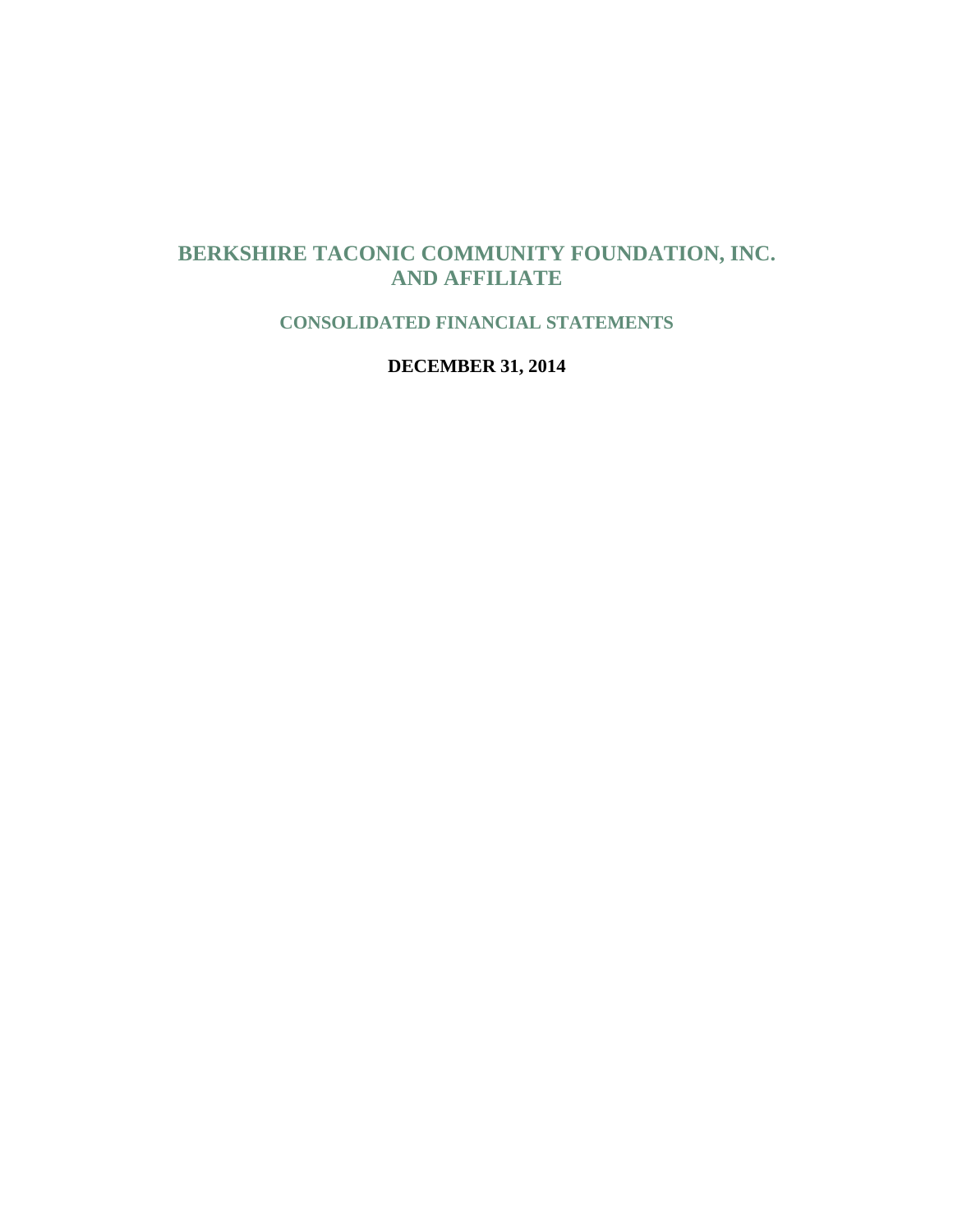## **BERKSHIRE TACONIC COMMUNITY FOUNDATION, INC. AND AFFILIATE**

## **CONTENTS**

| <b>Independent Auditors' Report</b>                                                                                                        | $1 - 2$        |
|--------------------------------------------------------------------------------------------------------------------------------------------|----------------|
| Consolidated Statement of Financial Position - December 31, 2014 with Summarized<br>Financial Information as of December 31, 2013          | 3              |
| Consolidated Statement of Activities for the Year Ended December 31, 2014 with<br>Summarized Financial Information as of December 31, 2013 | $\overline{4}$ |
| Consolidated Statement of Cash Flows for the Year Ended December 31, 2014 with<br>Summarized Financial Information as of December 31, 2013 | 5              |
| Notes to Consolidated Financial Statements                                                                                                 | 6-20           |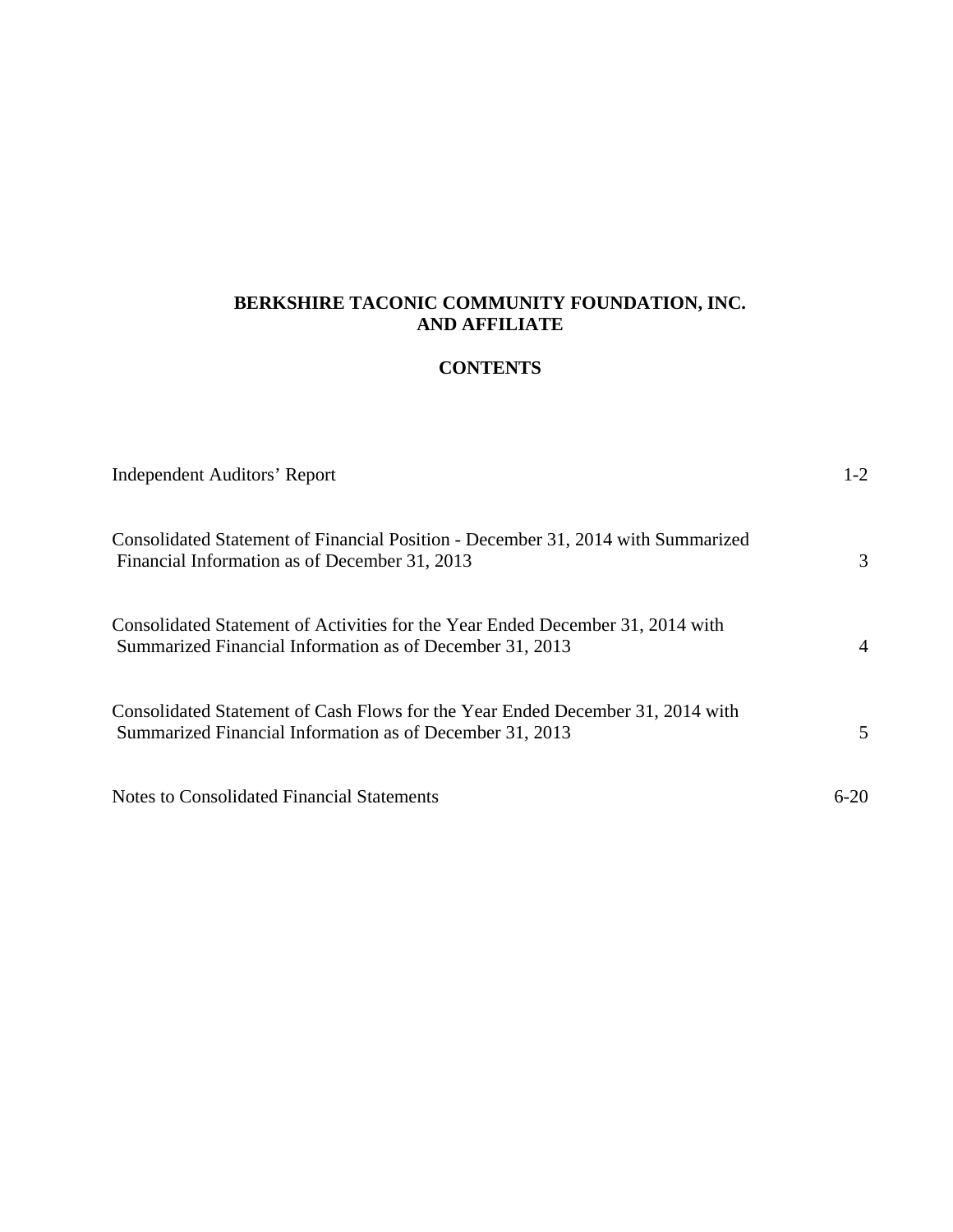

## **Independent Auditors' Report**

To the Board of Directors Berkshire Taconic Community Foundation, Inc.

We have audited the accompanying consolidated financial statements of Berkshire Taconic Community Foundation, Inc. and Affiliate (collectively, the Foundation), which comprise the consolidated statement of financial position as of December 31, 2014 and the related consolidated statements of activities and cash flows for the year then ended, and the related notes to the consolidated financial statements.

#### **Management's Responsibility for the Financial Statements**

Management is responsible for the preparation and fair presentation of these consolidated financial statements in accordance with accounting principles generally accepted in the United States of America; this includes the design, implementation and maintenance of internal control relevant to the preparation and fair presentation of consolidated financial statements that are free from material misstatement, whether due to fraud or error.

#### **Auditors' Responsibility**

Our responsibility is to express an opinion on these consolidated financial statements based on our audit. We conducted our audit in accordance with auditing standards generally accepted in the United States of America. Those standards require that we plan and perform the audit to obtain reasonable assurance about whether the consolidated financial statements are free from material misstatement.

An audit involves performing procedures to obtain audit evidence about the amounts and disclosures in the consolidated financial statements. The procedures selected depend on the auditors' judgment, including the assessment of the risks of material misstatement of the consolidated financial statements, whether due to fraud or error. In making those risk assessments, the auditors consider internal control relevant to the Foundation's preparation and fair presentation of the consolidated financial statements in order to design audit procedures that are appropriate in the circumstances, but not for the purpose of expressing an opinion on the effectiveness of the Foundation's internal control. Accordingly, we express no such opinion. An audit also includes evaluating the appropriateness of accounting policies used and the reasonableness of significant accounting estimates made by management, as well as evaluating the overall presentation of the consolidated financial statements.

We believe that the audit evidence we have obtained is sufficient and appropriate to provide a basis for our audit opinion.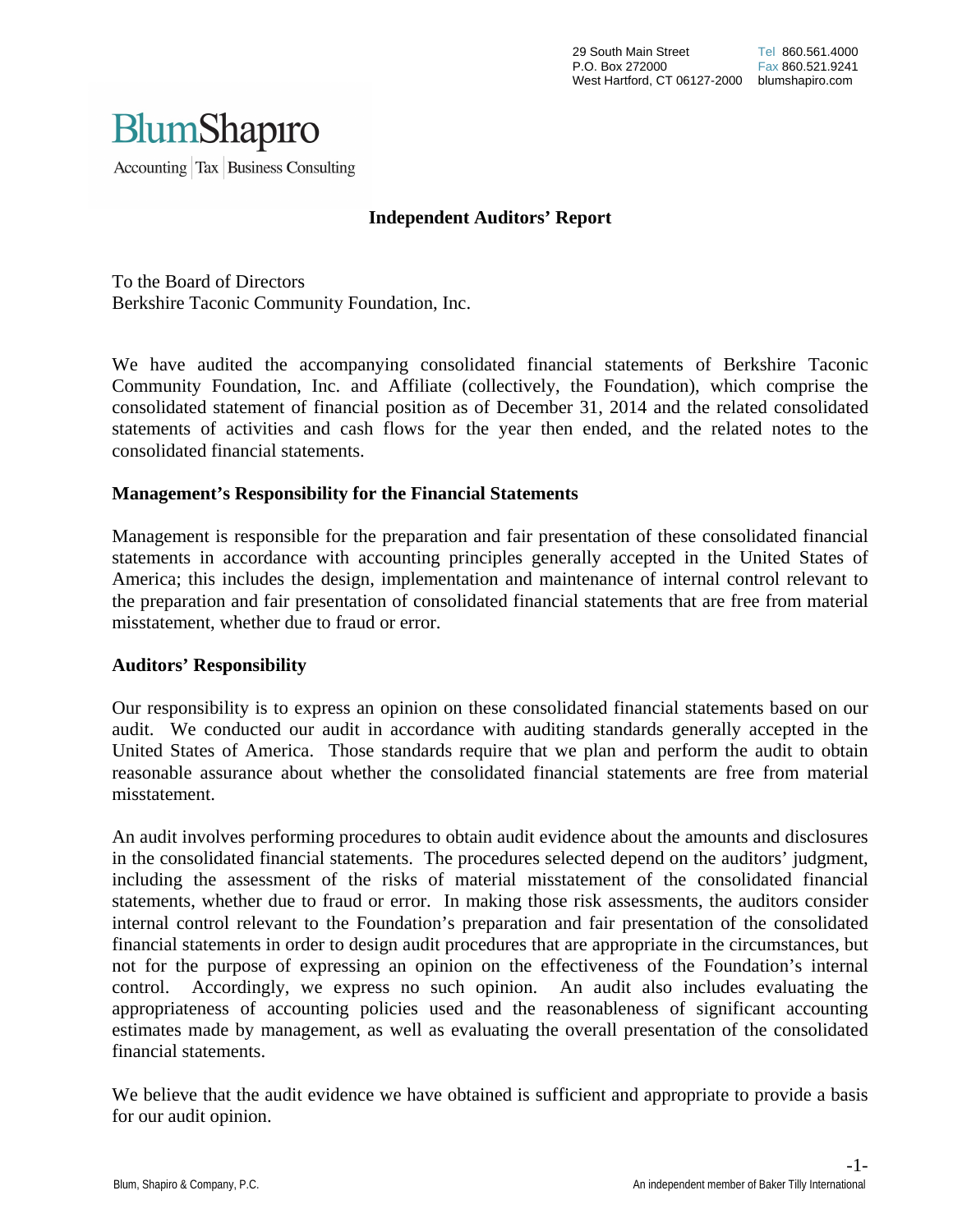## **Opinion**

In our opinion, the consolidated financial statements referred to above present fairly, in all material respects, the financial position of the Foundation as of December 31, 2014, and the changes in its net assets and its cash flows for the years then ended in accordance with accounting principles generally accepted in the United States of America.

## **Report on Summarized Comparative Information**

We have previously audited the Foundation's 2013 consolidated financial statements, and we expressed an unmodified opinion on those consolidated financial statements in our report dated June 16, 2014. In our opinion, the summarized comparative information presented herein as of and for the year ended December 31, 2013 is consistent, in all material respects, with the audited consolidated financial statements from which it has been derived.

Blum, Shapino & Company, P.C.

West Hartford, Connecticut August 10, 2015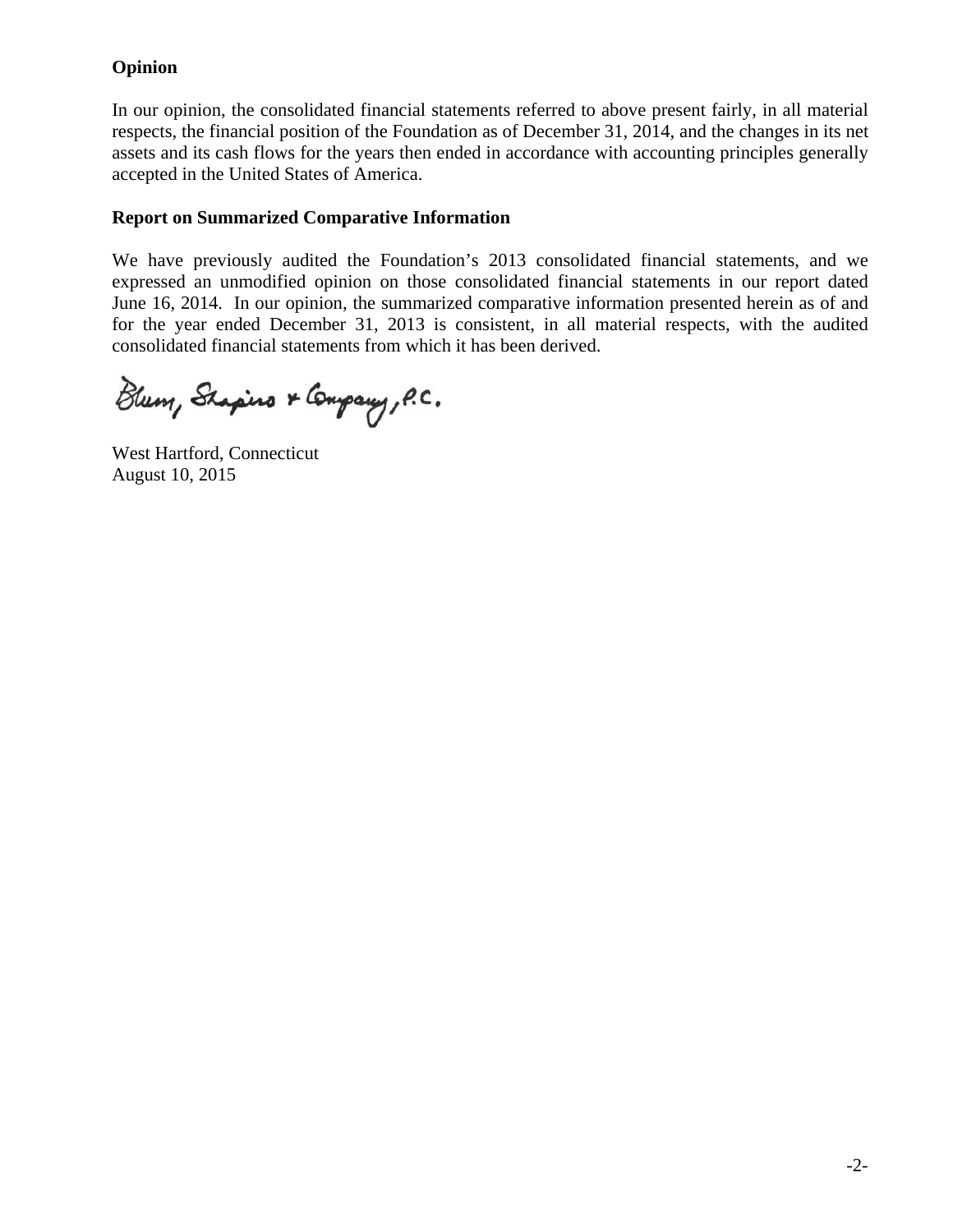## **BERKSHIRE TACONIC COMMUNITY FOUNDATION, INC. AND AFFILIATE CONSOLIDATED STATEMENT OF FINANCIAL POSITION DECEMBER 31, 2014**

(With Summarized Comparative Information for 2013)

|                                           |                    | 2014           |  | 2013        |  |  |  |  |
|-------------------------------------------|--------------------|----------------|--|-------------|--|--|--|--|
| <b>ASSETS</b>                             |                    |                |  |             |  |  |  |  |
| Cash and cash equivalents                 | $\mathbf{\hat{S}}$ | 595,106 \$     |  | 538,532     |  |  |  |  |
| Investments                               |                    | 115,741,538    |  | 115,061,235 |  |  |  |  |
| Contributions receivable, net             |                    | 294,083        |  | 498,129     |  |  |  |  |
| Split-interest agreements                 |                    | 1,661,932      |  | 1,495,535   |  |  |  |  |
| Other assets                              |                    | 101,938        |  | 94,583      |  |  |  |  |
| Property and equipment, net               |                    | 806,901        |  | 815,129     |  |  |  |  |
| <b>Total Assets</b>                       | \$                 | 119,201,498 \$ |  | 118,503,143 |  |  |  |  |
| <b>LIABILITIES AND NET ASSETS</b>         |                    |                |  |             |  |  |  |  |
| <b>Liabilities</b>                        |                    |                |  |             |  |  |  |  |
| Accounts payable and accrued expenses     | $\mathcal{S}$      | 510,436 \$     |  | 414,394     |  |  |  |  |
| Agency funds                              |                    | 39,040,585     |  | 41,491,380  |  |  |  |  |
| Liability under split-interest agreements |                    | 23,669         |  | 20,788      |  |  |  |  |
| Note payable                              |                    | 17,102         |  | 22,502      |  |  |  |  |
| Loan payable                              |                    | 345,396        |  | 365,965     |  |  |  |  |
| <b>Total liabilities</b>                  |                    | 39,937,188     |  | 42,315,029  |  |  |  |  |
| <b>Net Assets</b>                         |                    |                |  |             |  |  |  |  |
| Unrestricted                              |                    | 21,966,968     |  | 20,788,406  |  |  |  |  |
| Temporarily restricted                    |                    | 12,592,758     |  | 12,624,500  |  |  |  |  |
| Permanently restricted                    |                    | 44,704,584     |  | 42,775,208  |  |  |  |  |
| Total net assets                          |                    | 79,264,310     |  | 76,188,114  |  |  |  |  |
| <b>Total Liabilities and Net Assets</b>   |                    | 119,201,498 \$ |  | 118,503,143 |  |  |  |  |

The accompanying notes are an integral part of the consolidated financial statements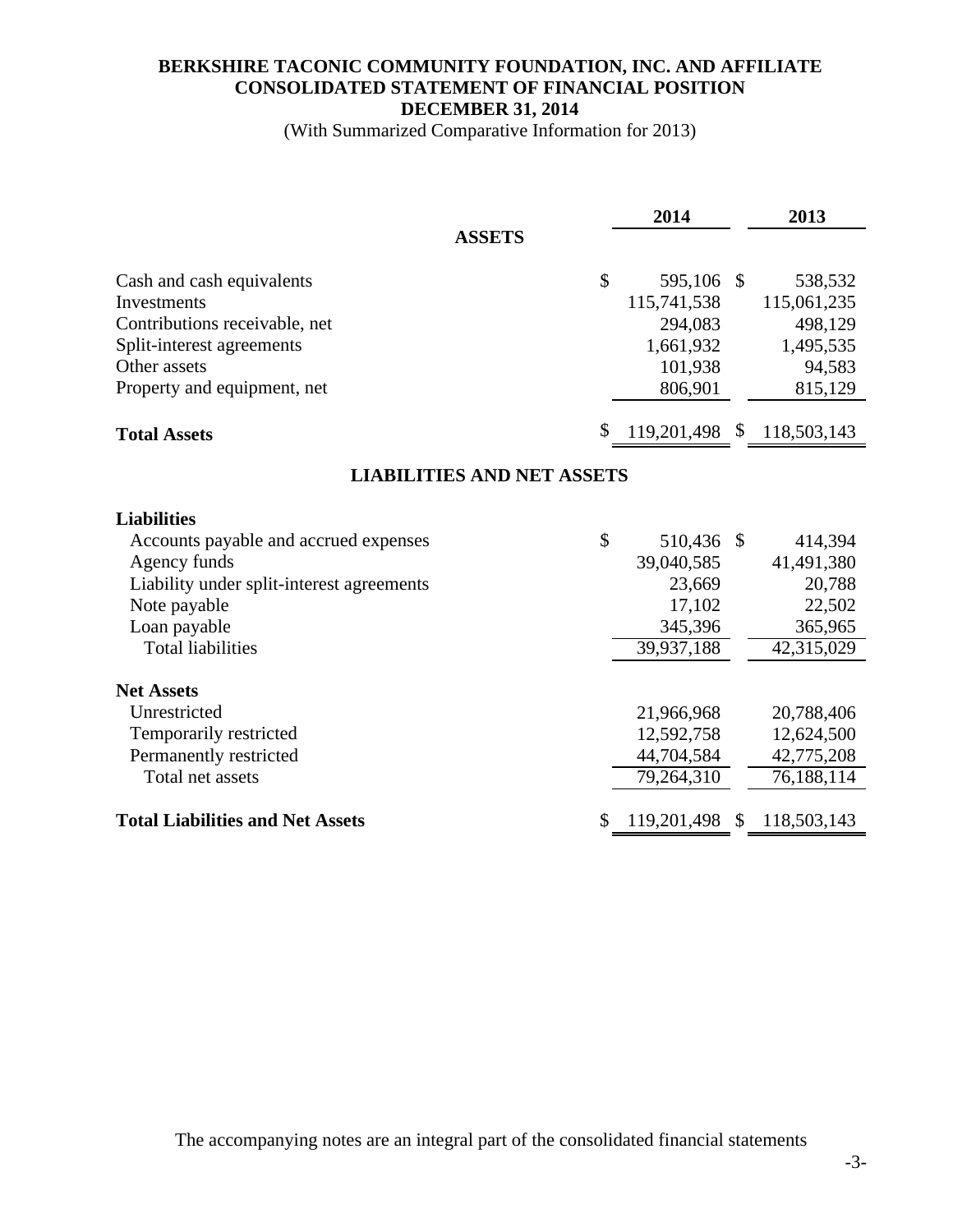## **BERKSHIRE TACONIC COMMUNITY FOUNDATION, INC. AND AFFILIATE CONSOLIDATED STATEMENT OF ACTIVITIES FOR THE YEAR ENDED DECEMBER 31, 2014**

(With Summarized Comparative Information for 2013)

|                                       | <b>Unrestricted</b> | <b>Temporarily</b><br><b>Restricted</b> | Permanently<br><b>Restricted</b> | <b>Total</b>      | 2013<br><b>Total</b> |
|---------------------------------------|---------------------|-----------------------------------------|----------------------------------|-------------------|----------------------|
| <b>Revenues, Gains and Other</b>      |                     |                                         |                                  |                   |                      |
| <b>Support</b>                        |                     |                                         |                                  |                   |                      |
| \$<br>Contributions                   | 4,541,677 \$        | 1,398,780 \$                            | 1,700,305 \$                     | 7,640,762 \$      | 9,833,241            |
| Other contributions                   | 1,499               | 135,352                                 | 25,390                           | 162,241           | 191,136              |
| Less contributions to agency          |                     |                                         |                                  |                   |                      |
| funds                                 | (701, 101)          |                                         |                                  | (701, 101)        | (330, 412)           |
| Net contributions                     | 3,842,075           | 1,534,132                               | 1,725,695                        | 7,101,902         | 9,693,965            |
| Investment gain, net                  | 1,000,369           | 2,602,685                               |                                  | 3,603,054         | 8,677,717            |
| Fund administration fees              | 271,103             |                                         |                                  | 271,103           | 272,458              |
| Change in value of                    |                     |                                         |                                  |                   |                      |
| split-interest agreements             | 3,311               | 17,239                                  | 142,966                          | 163,516           | 225,714              |
| Net assets released from restrictions | 3,939,362           | (3,939,362)                             |                                  |                   |                      |
| Change in original restriction        |                     |                                         |                                  |                   |                      |
| by donor                              | 185,721             | (246, 436)                              | 60,715                           |                   |                      |
| Total revenues, gains                 |                     |                                         |                                  |                   |                      |
| and other support                     | 9,241,941           | (31,742)                                | 1,929,376                        | 11,139,575        | 18,869,854           |
| <b>Expenses</b>                       |                     |                                         |                                  |                   |                      |
| Program services:                     |                     |                                         |                                  |                   |                      |
| Grants and disbursements              | 11,743,949          |                                         |                                  | 11,743,949        | 8,319,794            |
| Less grants from agency funds         | (5, 153, 907)       |                                         |                                  | (5, 153, 907)     | (2,025,439)          |
| Net grants                            | 6,590,042           |                                         |                                  | 6,590,042         | 6,294,355            |
| Program expense                       | 343,822             |                                         |                                  | 343,822           | 345,322              |
| Total program services                | 6,933,864           |                                         |                                  | 6,933,864         | 6,639,677            |
| Supporting services:                  |                     |                                         |                                  |                   |                      |
| Fund administration                   | 951,391             |                                         |                                  | 951,391           | 905,002              |
| Fundraising                           | 178,124             |                                         |                                  | 178,124           | 178,906              |
| Total supporting services             | 1,129,515           |                                         |                                  | 1,129,515         | 1,083,908            |
| Total expenses                        | 8,063,379           |                                         |                                  | 8,063,379         | 7,723,585            |
| <b>Change in Net Assets</b>           | 1,178,562           | (31,742)                                | 1,929,376                        | 3,076,196         | 11,146,269           |
| <b>Net Assets</b> - Beginning of Year | 20,788,406          | 12,624,500                              | 42,775,208                       | 76,188,114        | 65,041,845           |
| \$<br>Net Assets - End of Year        | 21,966,968 \$       | 12,592,758<br>-\$                       | 44,704,584 \$                    | 79,264,310<br>-\$ | 76,188,114           |

The accompanying notes are an integral part of the consolidated financial statements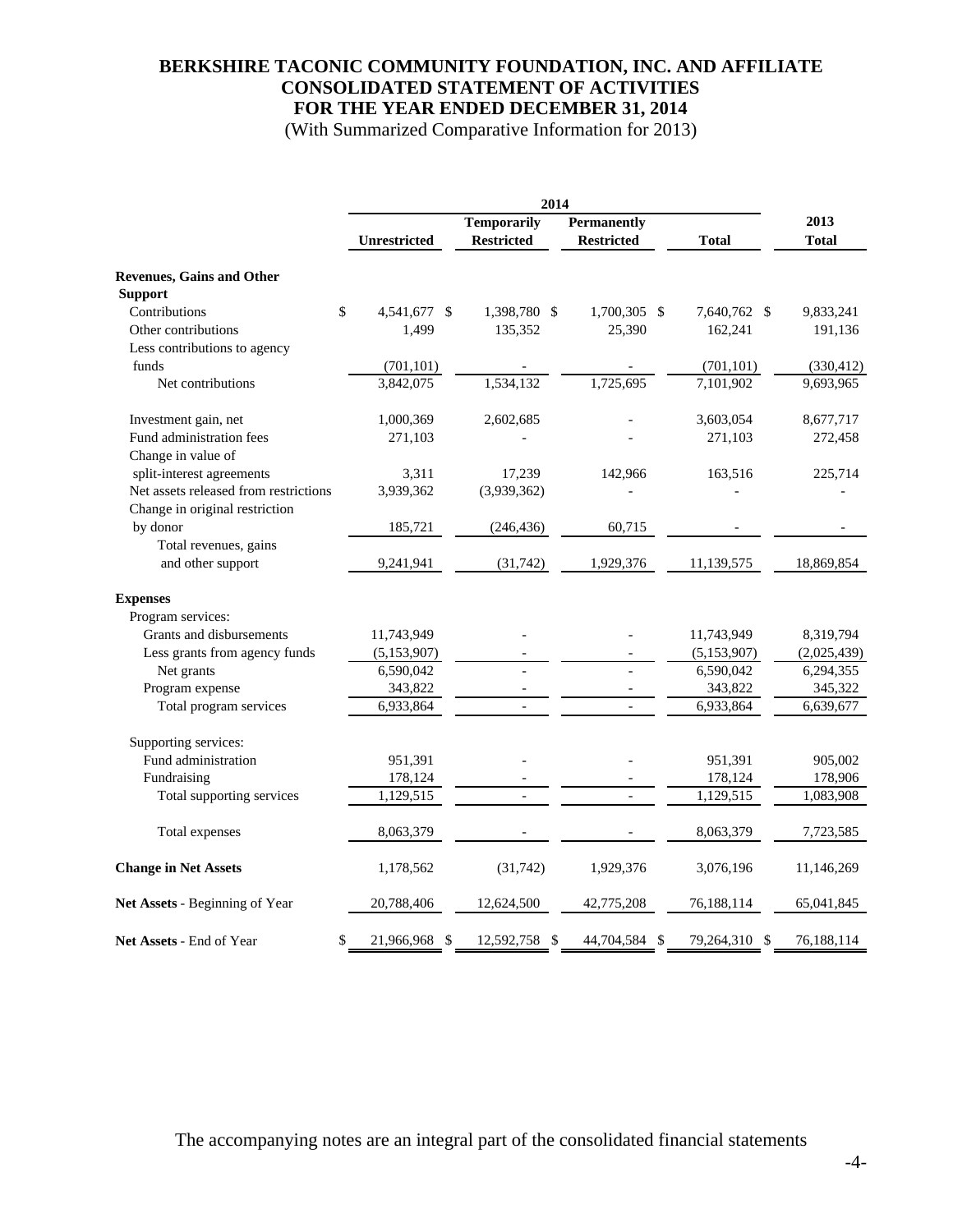## **BERKSHIRE TACONIC COMMUNITY FOUNDATION, INC. AND AFFILIATE CONSOLIDATED STATEMENT OF CASH FLOWS FOR THE YEAR ENDED DECEMBER 31, 2014 (With Summarized Comparative Information for 2013)**

|                                                           | 2014               |               | 2013                   |
|-----------------------------------------------------------|--------------------|---------------|------------------------|
| <b>Cash Flows from Operating Activities</b>               |                    |               |                        |
| Change in net assets                                      | \$<br>3,076,196 \$ |               | 11,146,269             |
| Adjustments to reconcile change in net assets to net cash |                    |               |                        |
| provided by (used in) operating activities:               |                    |               |                        |
| Depreciation                                              | 45,184             |               | 46,504                 |
| Realized and unrealized gain on Foundation                |                    |               |                        |
| investments                                               | (2,922,409)        |               | (8,081,238)            |
| (Increase) decrease in operating assets:                  |                    |               |                        |
| Contributions receivable                                  | 204,046            |               | 193,670                |
| Split-interest agreements                                 | (166, 397)         |               | (237,710)              |
| Other assets                                              | (7, 355)           |               | 29,102                 |
| Increase (decrease) in operating liabilities:             |                    |               |                        |
| Accounts payable and accrued expenses                     | 96,042             |               | (11, 457)              |
| Agency funds                                              | (2,450,795)        |               | 3,595,762              |
| Liability under split-interest agreements                 | 2,881              |               | 11,996                 |
| Net cash provided by (used in) operating activities       | (2,122,607)        |               | $\overline{6,692,898}$ |
| <b>Cash Flows from Investing Activities</b>               |                    |               |                        |
| Proceeds from sales of investments                        | 27,040,357         |               | 42,234,122             |
| Purchases of investments                                  | (24, 835, 207)     |               | (48, 856, 661)         |
| Net cash provided by (used in) investing activities       | 2,205,150          |               | (6,622,539)            |
| <b>Cash Flows from Financing Activities</b>               |                    |               |                        |
| Payments on note payable                                  | (5,400)            |               | (4,500)                |
| Payments on loan payable                                  | (20, 569)          |               | (28, 662)              |
| Net cash used in investing activities                     | (25,969)           |               | (33,162)               |
| <b>Net Increase in Cash and Cash Equivalents</b>          | 56,574             |               | 37,197                 |
| <b>Cash and Cash Equivalents - Beginning of Year</b>      | 538,532            |               | 501,335                |
| Cash and Cash Equivalents - End of Year                   | \$<br>595,106      | $\mathcal{S}$ | 538,532                |

The accompanying notes are an integral part of the consolidated financial statements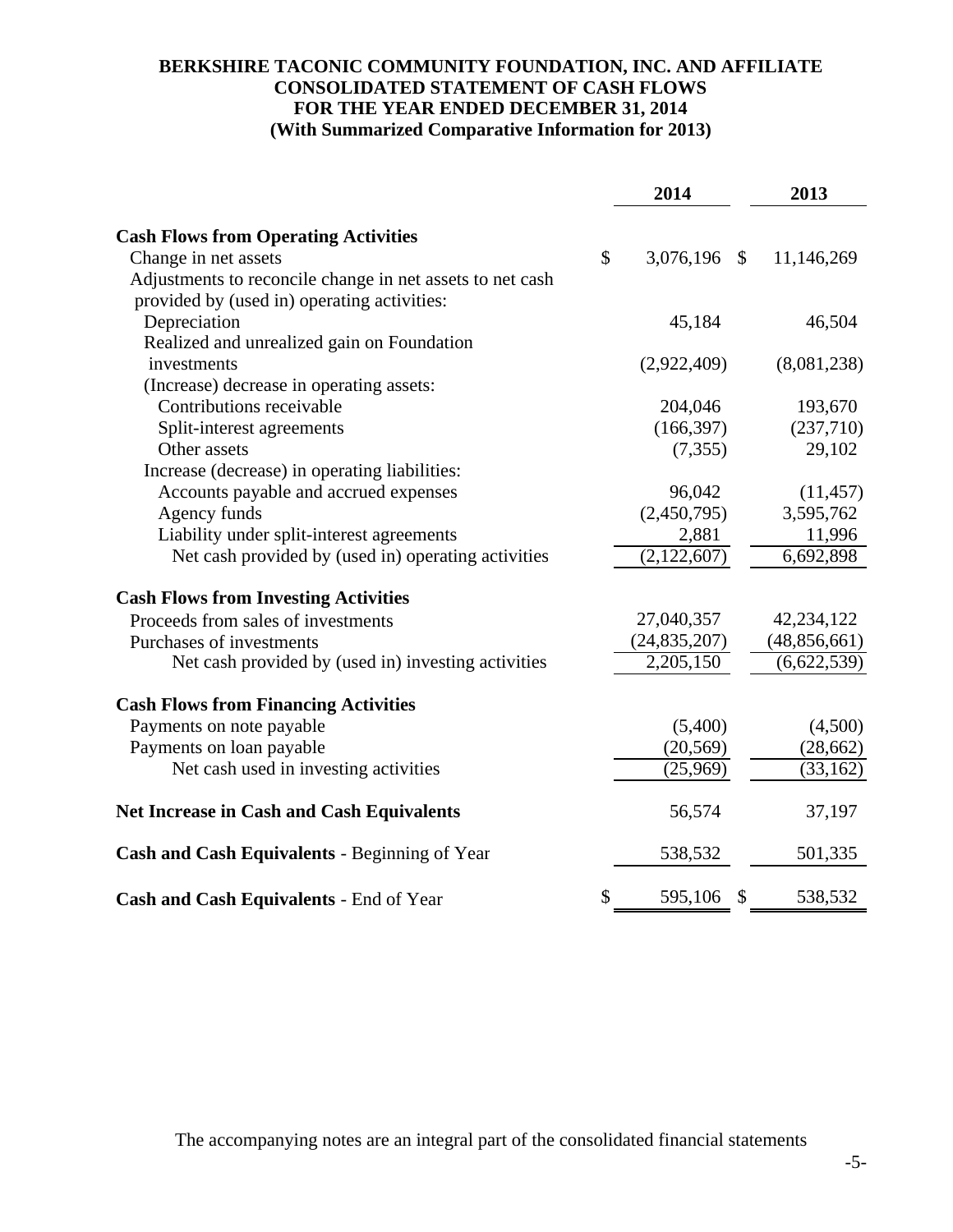#### **NOTE 1 - ORGANIZATION**

Berkshire Taconic Community Foundation, Inc. (BTCF) builds stronger communities and improves the quality of life for all residents of northwest Litchfield County, Connecticut, Berkshire County, Massachusetts, and Columbia County and northeast Dutchess County, New York, acting as an agent for positive change in the region. Since 1987, BTCF has managed a growing collection of charitable funds created by individuals, families and businesses. Each year, BTCF distributes up to \$12 million through grants and scholarships for programs in the arts and education, health and human services, and environmental protection, helping thousands of donors achieve their philanthropic goals and hundreds of nonprofits carry on their good work.

BTCF Resources, Inc. (Resources) is a supporting organization to Berkshire Taconic Community Foundation, Inc., formed to hold real estate that may be gifted to it for the charitable benefit of one or more charitable funds held by BTCF.

## **NOTE 2 - SUMMARY OF SIGNIFICANT ACCOUNTING POLICIES**

**Summarized Comparative Information** - The consolidated financial statements include certain prior year summarized comparative information in total but not by net asset class. Such information does not include sufficient detail to constitute a presentation in conformity with accounting principles generally accepted in the United States of America (GAAP). Accordingly, such information should be read in conjunction with the Foundation's audited consolidated financial statements as of and for the year ended December 31, 2013, from which the summarized information was derived.

**Basis of Accounting and Presentation** - The financial statements are prepared on a consolidated basis to include the transactions of BTCF and Resources (collectively, the Foundation). All material intercompany balances and transactions have been eliminated from the consolidated financial statements. The consolidated financial statements of the Foundation have been prepared on the accrual basis of accounting in accordance with GAAP. Net assets and revenues, expenses, gains and losses are classified based upon the existence or absence of donor-imposed restrictions. Accordingly, the net assets of the Foundation and changes therein are classified and reported as follows:

**Unrestricted Net Assets** - These net assets are defined as assets that are free of donor-imposed restrictions and include all investment income and appreciation not subject to donor-imposed restrictions.

**Temporarily Restricted Net Assets** - These net assets include contributions, unconditional promises to give and other inflows of assets whose use by the Foundation is limited by donorimposed stipulations that either expire by the passage of time or can be fulfilled and removed by actions of the Foundation. This classification includes accumulated investment income and gains on donor-restricted endowment assets that have not been appropriated for expenditure. Also included in temporarily restricted net assets are charitable remainder trusts.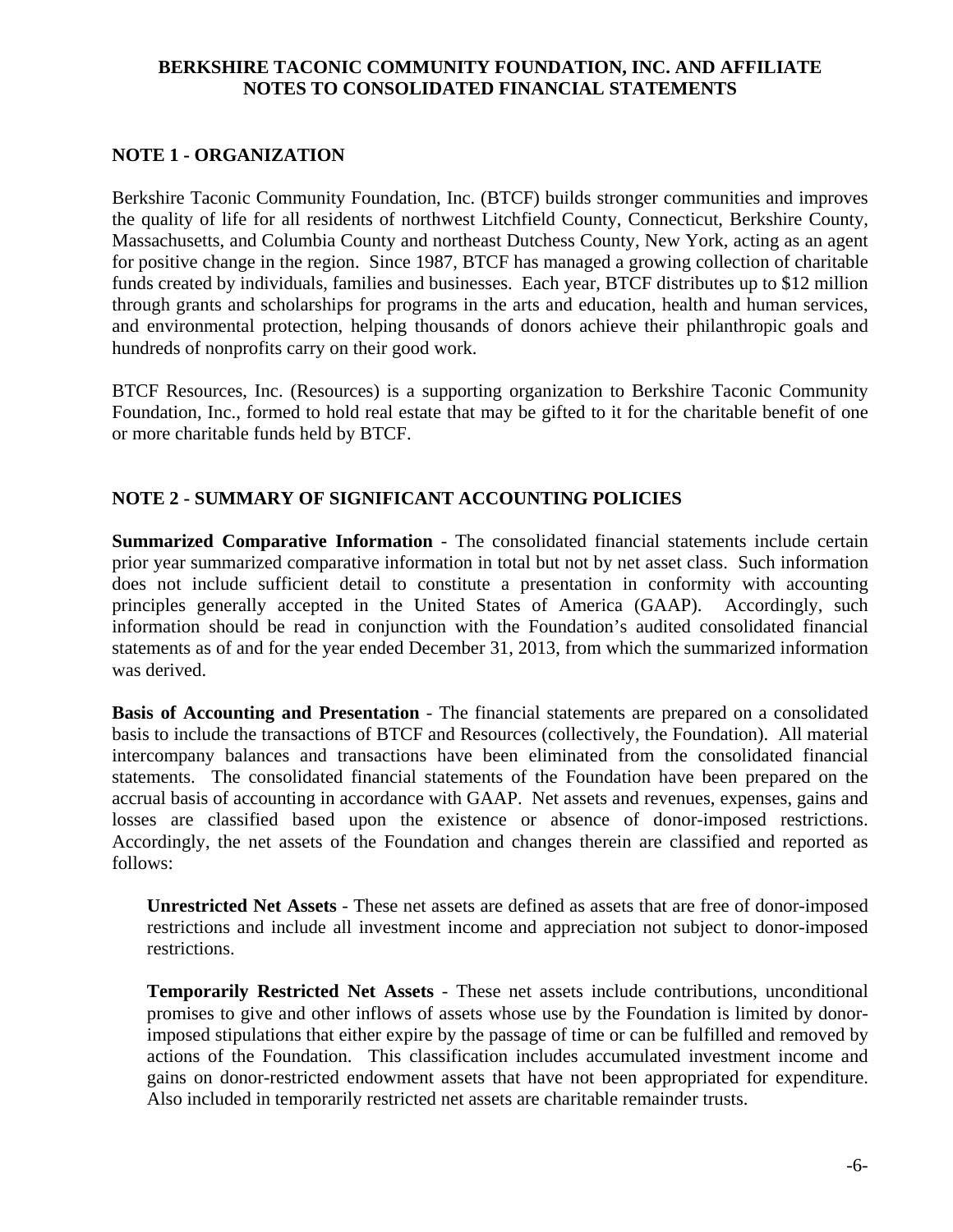#### **NOTE 2 - SUMMARY OF SIGNIFICANT ACCOUNTING POLICIES (Continued)**

**Permanently Restricted Net Assets** - These net assets include the historic dollar value (fair market value at the time of the gift) of contributions and other inflows of assets whose use by the Foundation is limited by donor-imposed stipulations that the funds be held in perpetuity and that neither expire by the passage of time nor can be fulfilled or otherwise removed by actions of the Foundation. Included in permanently restricted net assets are charitable remainder trusts and contributions receivable.

**Use of Estimates** - The preparation of financial statements in conformity with GAAP requires management to make estimates and assumptions that affect certain reported amounts and disclosures. Accordingly, actual results could differ from those estimates.

**Cash and Cash Equivalents** - For the purposes of reporting cash flows, the Foundation considers all short-term, highly liquid investments with an original maturity of three months or less to be cash equivalents, exclusive of money market funds, which are considered to be investments.

The Foundation maintains cash balances at a savings bank located in Connecticut. Accounts at this institution are insured by the Federal Deposit Insurance Corporation up to \$250,000.

**Investment Valuation and Income Recognition - Investments are reported at fair value. Fair value** is the price that would be received to sell an asset or paid to transfer a liability in an orderly transaction between market participants at the measurement date. See Note 3 for a discussion of fair value measurements.

Purchases and sales of securities are recorded on the trade date basis. Interest income is recorded on the accrual basis. Dividends are recorded on the ex-dividend date. Realized and unrealized gains include the Foundation's gains and losses on investments bought and sold as well as held during the year.

The Board of Directors determines the Foundation's valuation policies and procedures utilizing information provided by outside investment advisors who are overseen by the Board of Directors' Investment Committee.

**Split-Interest Agreements** - Split-interest agreements consist of assets irrevocably transferred for the benefit of the Foundation and other beneficiaries. Unless BTCF is the trustee, revocable splitinterest agreements are not recorded as contributions unless enforceable by law. Irrevocable splitinterest agreements are recorded as contributions at fair value when the assets are received or when the Foundation is notified of the existence of the agreement. The accounting treatment varies depending upon the type of the agreement created and whether the Foundation or a third party is the trustee.

The Foundation is the beneficiary of various irrevocable charitable remainder trusts managed by unrelated trustees. A charitable remainder trust provides for the payment of distributions to the grantor or other designated beneficiaries over the trust's term (usually the designated beneficiary's lifetime). At the end of the trust's term, the remaining assets are available for the Foundation's use.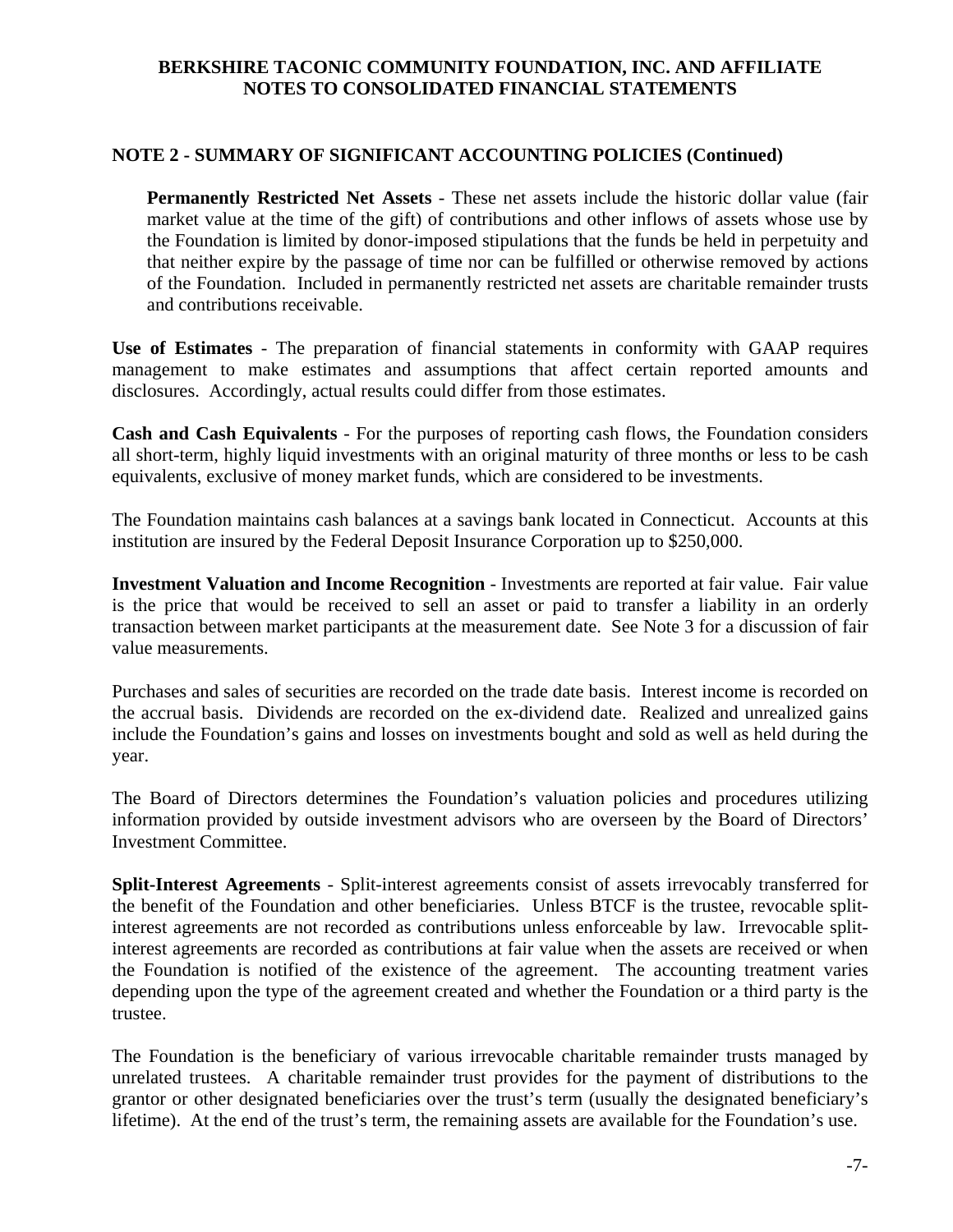#### **NOTE 2 - SUMMARY OF SIGNIFICANT ACCOUNTING POLICIES (Continued)**

The trusts are carried at the fair value of the underlying investments. The portion of the trust attributable to the present value of the future benefits to be received by the Foundation is recognized in the consolidated statement of activities as a temporarily restricted contribution in the period the trust is established or as a permanently restricted contribution if the trust is funding an endowed fund. On an annual basis, the Foundation revalues the liability to make distributions to the designated beneficiaries based on actuarial assumptions. The liability is calculated using a discount rate of 2.2% and applicable mortality tables.

The Foundation has been named the trustee of a revocable charitable remainder trust for which the designation of remainder interest can be changed any time during the donor's lifetime.The trust requires the payout of stated amounts of income to named beneficiaries over their respective lifetimes or designated trust terms, at the end of which the Foundation is currently designated to receive the remainder interest. The fair value of the trust's assets has been included in the consolidated statement of financial position with a corresponding liability to reflect the revocable status of the trust.

**Property and Equipment** - Property and equipment are stated at cost or market value for donated items and are depreciated using the straight-line method over their estimated useful lives, ranging from 3 to 40 years. The Foundation follows the practice of capitalizing all expenditures in excess of \$5,000.

**Agency Funds** - The Foundation receives and distributes assets for certain agency funds that have been established by a nonprofit organization from its own resources for the sole purpose of supporting that organization's operations.

**Contributions** - Unconditional contributions are recognized when pledged or received, as applicable, and are considered to be available for unrestricted use unless specifically restricted by the donor. Contributions receivable expected to be collected in more than one year are discounted to their present value. The Foundation reports nongovernmental contributions and grants of cash and other assets as temporarily restricted support if they are received with donor stipulations that limit their use, and as permanently restricted support if they are contributed to endowed funds. When a donor restriction expires, that is, when a stipulated time restriction ends or purpose restriction is accomplished, temporarily restricted net assets are reclassified to unrestricted net assets and reported in the consolidated statement of activities as net assets released from restrictions. Conditional promises to give are recognized when the conditions on which they depend are substantially met.

**Income Taxes** - The Foundation is exempt from federal and state income taxes as a public charity under Section 501(c)(3) of the Internal Revenue Code. However, the Foundation is subject to unrelated business income taxes related to its alternative investments and such taxes are included in management and general expenses in the consolidated statement of activities.

**Subsequent Events** - In preparing these consolidated financial statements, management has evaluated subsequent events through August 10, 2015, which represents the date the consolidated financial statements were available to be issued.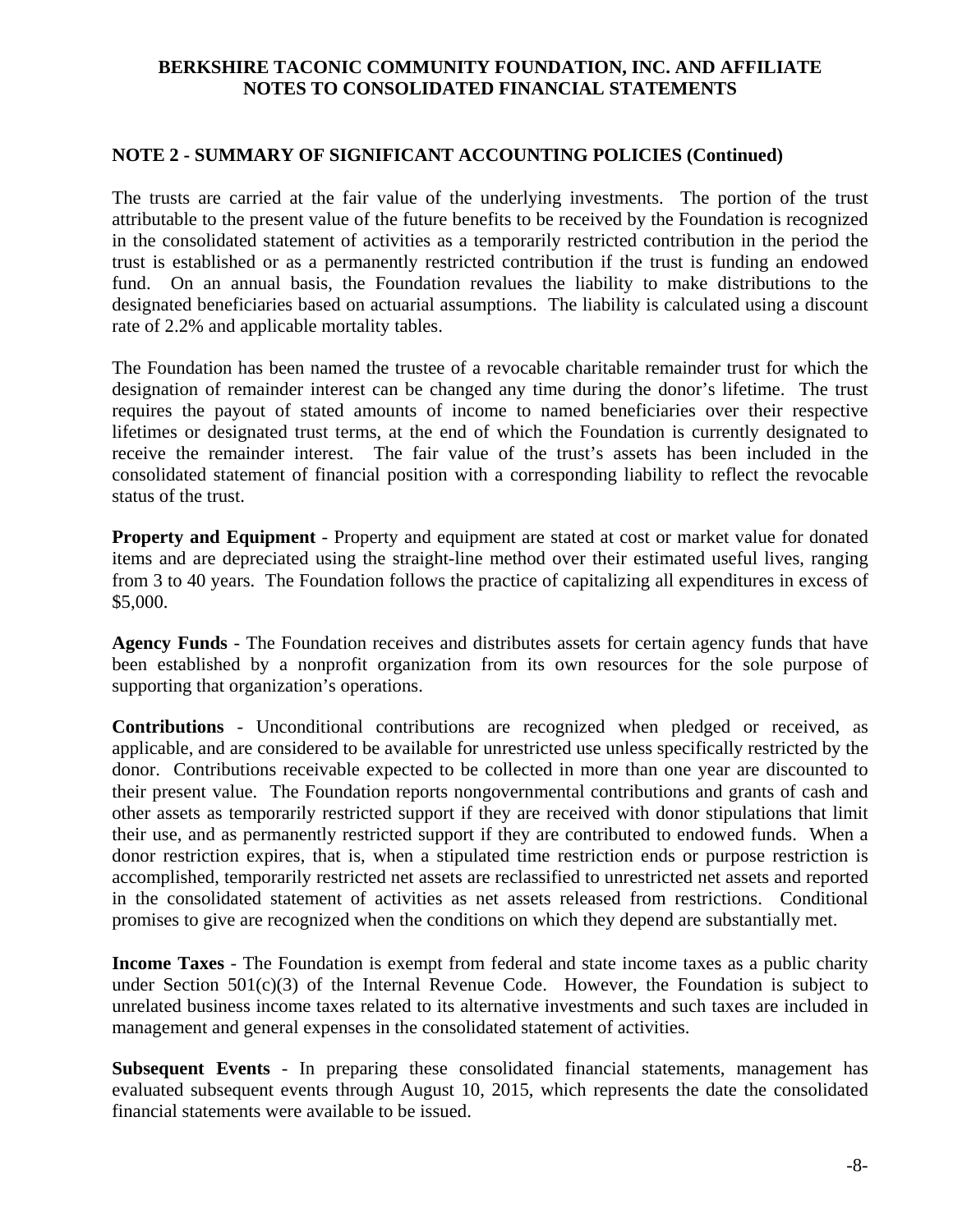### **NOTE 3 - FAIR VALUE**

Generally accepted accounting principles establish a framework for measuring fair value. That framework provides a fair value hierarchy that prioritizes the inputs to valuation techniques used to measure fair value. The hierarchy gives the highest priority to unadjusted quoted prices in active markets for identical assets or liabilities (Level 1 measurements) and the lowest priority to unobservable inputs (Level 3 measurements). The three levels of the fair value hierarchy are described below:

**Level 1** - Inputs to the valuation methodology are unadjusted quoted prices for identical assets or liabilities in active markets that the Foundation has the ability to access.

**Level 2** - Inputs to the valuation methodology include:

- Quoted prices for similar assets or liabilities in active markets;
- Quoted prices for identical or similar assets or liabilities in inactive markets;
- Inputs other than quoted prices that are observable for the asset or liability;
- Inputs that are derived principally from or corroborated by observable market data by correlation or other means.

If the asset or liability has a specified (contractual) term, the Level 2 input must be observable for substantially the full term of the asset or liability.

**Level 3** - Inputs to the valuation methodology are unobservable and significant to the fair value measurement.

The asset's or liability's fair value measurement level within the fair value hierarchy is based on the lowest level of any input that is significant to the fair value measurement. Valuation techniques used need to maximize the use of observable inputs and minimize the use of unobservable inputs. When, as a practical expedient, an investment is measured at fair value on the basis of net asset value, its classification as Level 2 or 3 will be impacted by the ability to redeem the investment at net asset value at the measurement date. If there is uncertainty or the inability to redeem an investment at net asset value in the near term subsequent to the measurement date, the investment is categorized as Level 3.

GAAP requires disclosure of the fair value of all the Foundation's financial instruments, including both assets and liabilities. The following methods and assumptions were used to estimate the fair value of each class of financial instruments at December 31, 2014, for which it is practicable to estimate that value, as more fully discussed below:

**Cash and Cash Equivalents** - The carrying amount reported in the consolidated statement of financial position approximates fair value because of the short maturity of those instruments.

**Investments** - The fair value of investments in marketable equity and debt securities is based on quoted market prices. Nonmarketable debt securities are valued based on estimated discounted future cash flows; nonmarketable equity securities are carried at estimated current value if it is possible to determine this, otherwise at cost.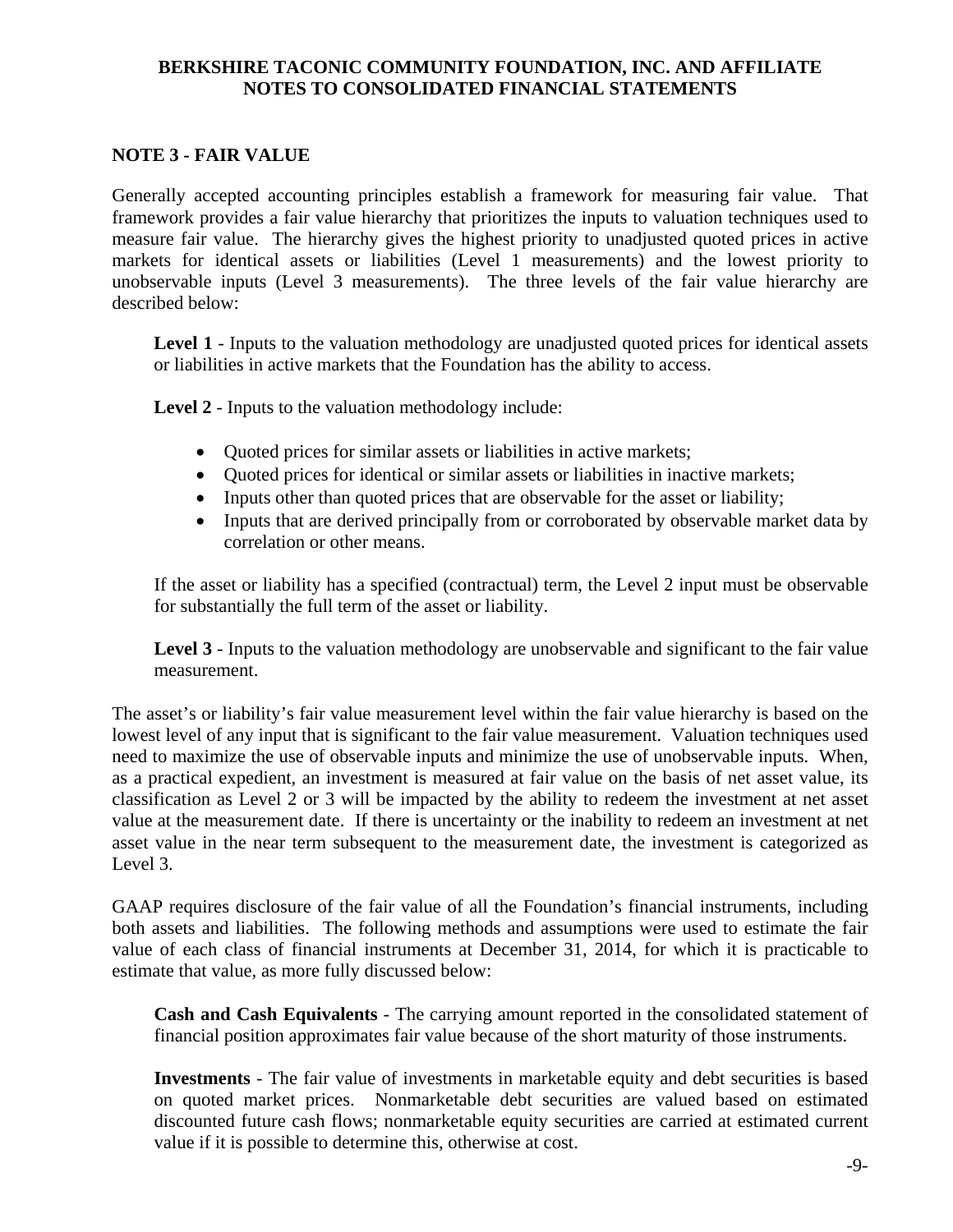#### **NOTE 3 - FAIR VALUE (Continued)**

**Contributions Receivable** - The fair value of contributions receivable is estimated by discounting the future cash flows using the rates currently offered for deposits of similar remaining maturities.

**Loan Payable** - The carrying amount reported in the consolidated statement of financial position approximates fair value because the Foundation can obtain similar loans at the same terms.

The following is a description of the valuation methodologies used for investment assets measured at fair value:

**Global Public Equity** - This investment class includes domestic and international equities, or shares of publicly traded companies, both long and short positions, that seek to provide long-term capital appreciation. Equity managers are selected with the objective of building a portfolio that is diversified by geographic region, economic sector, industry and market capitalization. The objective in selecting managers is to generate average annual compounded returns that exceed the relevant broad market indices, net of fees, over full market cycles (5-10 years).

**Global Private Equity** - This investment class consists of equity securities in operating companies that are not publicly traded on a stock exchange and seeks to provide long-term capital appreciation. Private equity managers provide capital to a target company to nurture expansion, new product development or restructuring of the company's operations, management or ownership. These investments are characterized by potential higher returns, greater investment risk and heightened illiquidity than public equity and offer another opportunity to reach investment targets. However, since distribution of returns is wide, managers are selected carefully.

**Flexible Capital** - This investment class consists of hedge funds including absolute return, long/short equity, event-driven strategies and other opportunistic investments that seek to take advantage of dislocations in the markets and provide high returns with lower risk profiles. Hedge funds have the potential to reduce overall portfolio volatility in correlation to the general markets and provide better downside protection than in long-only equities.

**Credit Strategies** - This investment class includes domestic and international fixed income securities and seeks to provide current income as well as a hedge against deflation and equity market risk. Various types of debt typically offer lower volatility and, despite their lower expected return, bonds generally offer low correlation to the general markets.

**Inflation Hedging** - This investment class provides exposure to oil, gas, timber, commodities and TIPS (Treasury Inflation-Protected) in an effort to protect against short-term interest rate spikes and long-term inflation.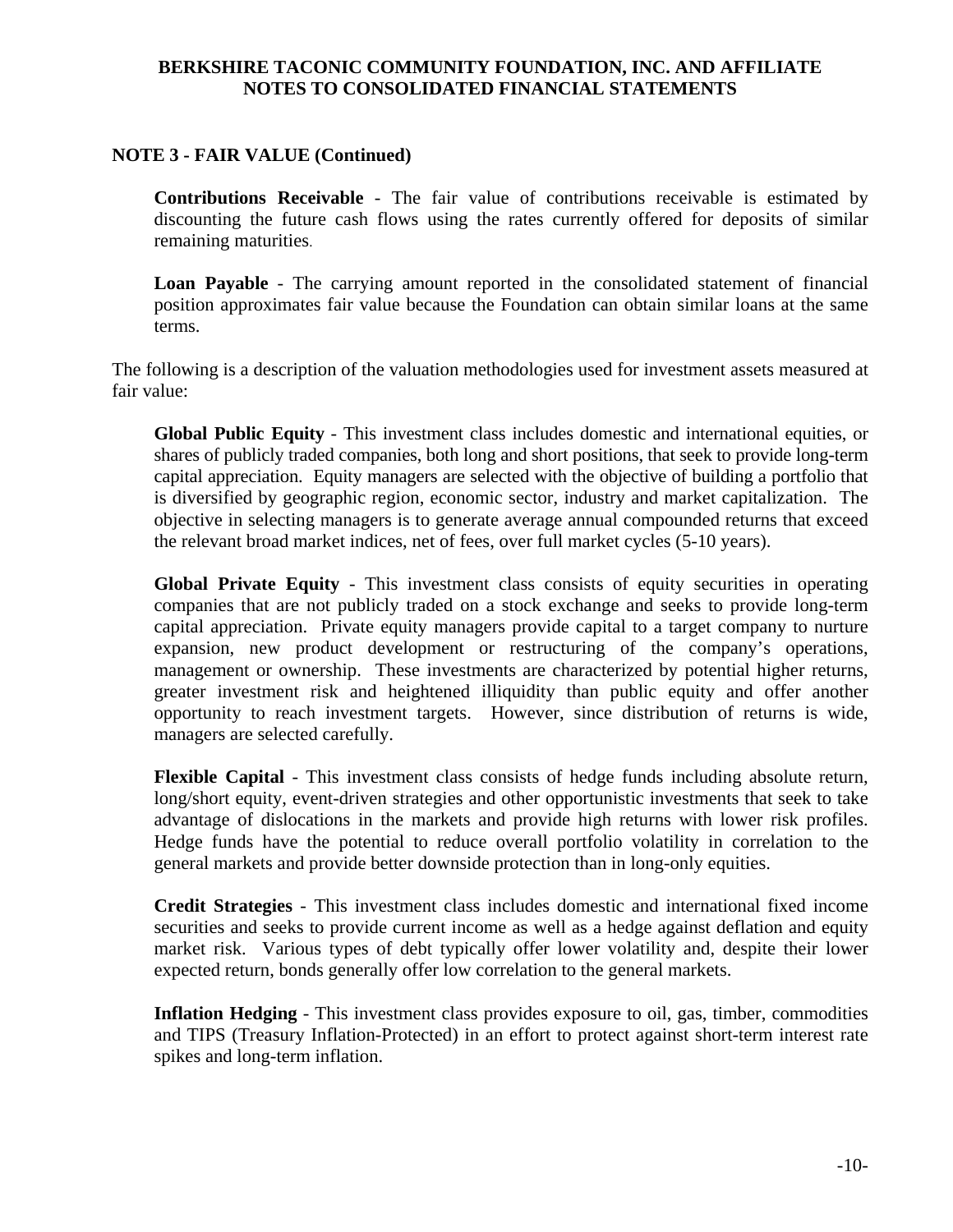#### **NOTE 3 - FAIR VALUE (Continued)**

**Liquid Capital** - This investment class includes cash and cash equivalents held for reinvestment purposes by the Foundation's investment managers. Due to the nature of these funds, they have been classified as long-term investments. This investment class also includes money market funds that are valued based upon readily-available pricing sources for comparable instruments.

**Split-Interest Agreements** - Fair value inputs used for split-interest agreements are based on the estimated present value of the future payments to the Foundation, which is considered to be the fair value of the assets held in trust.

**Assets Measured at Fair Value on a Recurring Basis** - The following is a summary of the source of fair value measurements for financial instruments that are measured at fair value on a recurring basis as of December 31, 2014:

|                                            |    | <b>Fair Value Measurements Using</b> |    |            |   |                |    |            |  |  |
|--------------------------------------------|----|--------------------------------------|----|------------|---|----------------|----|------------|--|--|
| <b>Description</b>                         |    | Carrying<br><b>Amount</b>            |    | Level 1    |   | <b>Level 2</b> |    | Level 3    |  |  |
| Investments:                               |    |                                      |    |            |   |                |    |            |  |  |
| Global public equity                       | \$ | 65,684,409                           | \$ | 40,523,695 | S | 25,160,571     | \$ | 143        |  |  |
| Global private equity                      |    | 6,748,124                            |    |            |   |                |    | 6,748,124  |  |  |
| Flexible capital                           |    | 16,666,254                           |    | 189,697    |   | 9,810,529      |    | 6,666,028  |  |  |
| Credit strategies                          |    | 18,089,178                           |    | 12,280,142 |   | 5,809,036      |    |            |  |  |
| Inflation hedging                          |    | 1,282,761                            |    | 1,282,761  |   |                |    |            |  |  |
| Liquid capital                             |    | 7,250,612                            |    | 7,250,612  |   |                |    |            |  |  |
| Nonearning assets                          |    | 20,200                               |    |            |   |                |    | 20,200     |  |  |
| Split-interest agreements                  |    | 1,628,092                            |    |            |   |                |    | 1,628,092  |  |  |
| <b>Total Assets Measured at Fair Value</b> | S  | 117,369,630                          |    | 61,526,907 |   | 40,780,136     |    | 15,062,587 |  |  |

There were no transfers between levels of investments during the year ended December 31, 2014.

The following is a summary of commitments and redemption rights of investments in entities that calculate net asset per share:

| <b>Description</b>    | <b>Balance</b><br>December 31,<br>2014 |              | <b>Unfunded</b><br><b>Commitments</b> | <b>Redemption</b><br><b>Frequency</b> | <b>Redemption</b><br><b>Notice Period</b> |
|-----------------------|----------------------------------------|--------------|---------------------------------------|---------------------------------------|-------------------------------------------|
|                       |                                        |              |                                       | Daily to                              | 0-60 days written                         |
| Global public equity  | \$<br>25,160,714                       | <sup>S</sup> |                                       | Quarterly                             | notice                                    |
| Global private equity | 6,748,124                              |              | 5,933,746                             | Illiquid                              | Illiquid                                  |
|                       |                                        |              |                                       | Quarterly to                          | 45-60 days written                        |
| Flexible capital      | 16,190,529                             |              | ۰                                     | Annually                              | notice                                    |
| Credit strategies     | 5,809,036                              |              |                                       | Monthly                               | 40 days written notice                    |
| Total                 | \$<br>53,908,403                       | S            | 5,933,746                             |                                       |                                           |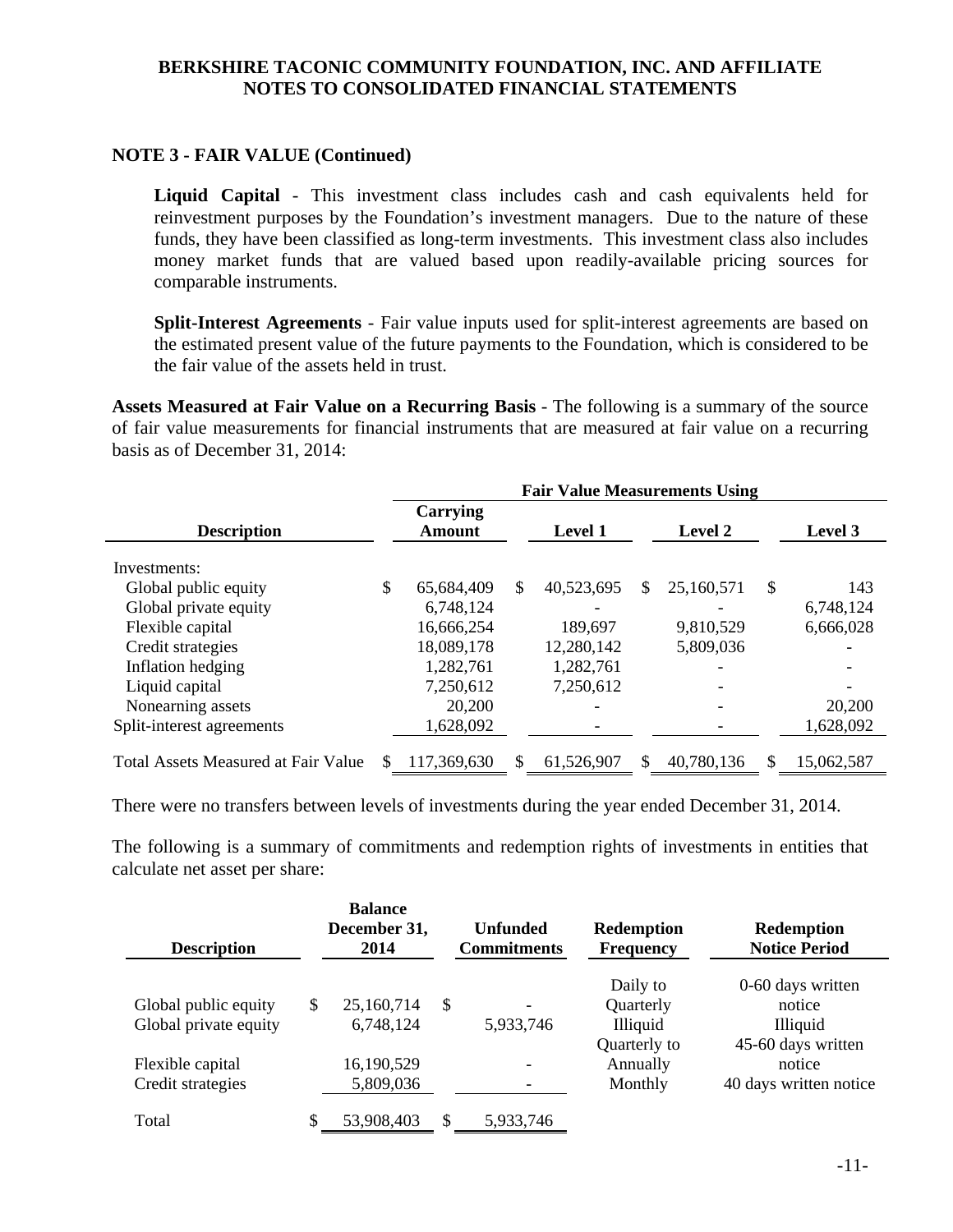#### **NOTE 3 - FAIR VALUE (Continued)**

**Assets Measured at Fair Value on a Recurring Basis Using Significant Unobservable Inputs (Level 3)** - The following is a summary of the changes in the balances of investments measured at fair value on a recurring basis using significant unobservable inputs for the year ended December 31, 2014:

|                                                                                                                   |    | <b>Flexible</b><br>Capital |      | Global<br><b>Public</b><br>Equity |    | Global<br><b>Private</b><br><b>Equity</b> | <b>Nonearning</b><br><b>Assets</b> | Split-<br><b>Interest</b><br><b>Agreements</b> |   | <b>Total</b>             |
|-------------------------------------------------------------------------------------------------------------------|----|----------------------------|------|-----------------------------------|----|-------------------------------------------|------------------------------------|------------------------------------------------|---|--------------------------|
| Balance - beginning<br>of year<br>Total gains or losses<br>(realized and unrealized)<br>included in the change in | S. | 6.186.759 \$               |      | 2,530                             | \$ | 8,055,455                                 | \$<br>20,200                       | \$<br>1,467,887                                | S | 15,732,831               |
| net assets<br><b>Sales</b>                                                                                        |    | 193,241<br>286,028         |      | (1,618)<br>(769)                  |    | 1,477,523<br>(2,784,854)                  |                                    | 160,205                                        |   | 1,829,351<br>(2,499,595) |
| Balance - End of Year                                                                                             |    | 6,666,028                  | - \$ | 143                               | S  | 6,748,124                                 | \$<br>20,200                       | \$<br>1,628,092                                | S | 15,062,587               |

Investment gain for the year ended December 31, 2014 consisted of the following:

| Realized and unrealized gains<br>Interest and dividends | 2,922,409<br>1,106,130  |
|---------------------------------------------------------|-------------------------|
| Less investment management fees                         | 4,028,539<br>(425, 485) |
| Net Investment Gain                                     | 3,603,054               |

The Foundation's investment portfolio generated investment gains net of fees of \$2,125,477 related to agency activity for the year ended December 31, 2014.

Total investment income is reported net of investment manager fees that totaled \$425,485 in 2014. These amounts do not reflect high water marks and other management fees that may be deducted directly from the investment prior to distribution of earnings.

#### **NOTE 4 - CONTRIBUTIONS RECEIVABLE**

Contributions receivable as of December 31, 2014 are expected to be collected as follows:

| Receivable in less than one year         | <b>S</b> | 165,161 |
|------------------------------------------|----------|---------|
| Receivable in one to five years          |          | 136,250 |
| Total contributions receivable           |          | 301,411 |
| Less allowance for uncollectible pledges |          | (1,848) |
| Less discounts to net present value      |          | (5,480) |
| <b>Net Contributions Receivable</b>      | S        | 294,083 |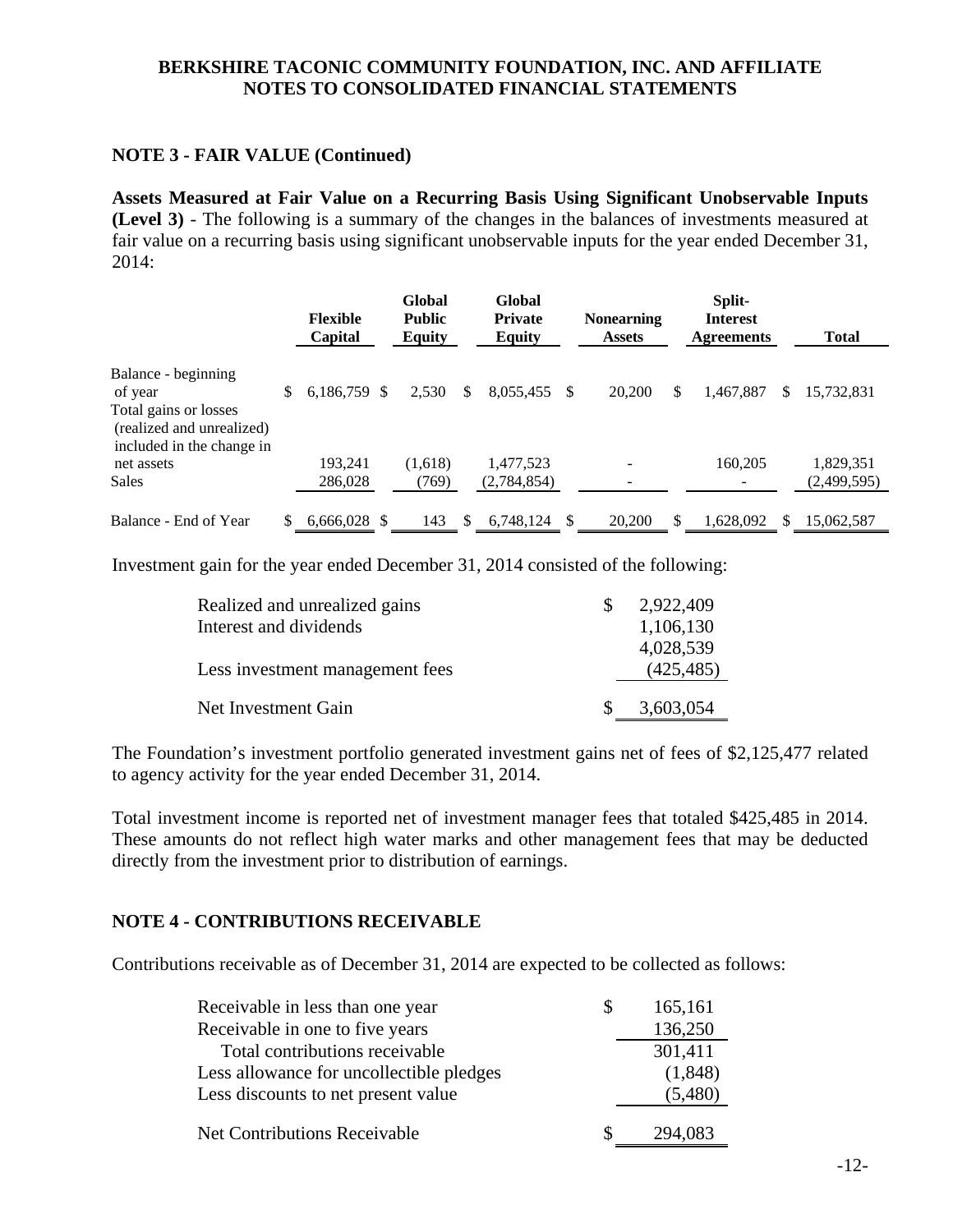### **NOTE 4 - CONTRIBUTIONS RECEIVABLE (Continued)**

Contributions receivable in more than one year are discounted at 2%.

Approximately 92% of the net contributions receivable, or \$270,000, represents a pledge from a charitable trust that was promised as of December 31, 2014.

#### **NOTE 5 - SCHOLARSHIP LOANS AND ADVANCES**

Scholarship loans may be converted into grants through forgiveness of debt after graduation. The loans may be converted to grants if the individuals complete community service work subject to approval by the Foundation. Loans and advances totaled \$2,074 as of December 31, 2014 and are included in other assets in the accompanying consolidated statement of financial position.

#### **NOTE 6 - PROPERTY AND EQUIPMENT**

Property and equipment consisted of the following at December 31, 2014:

|                               | <b>BTCF</b>  | <b>Resources</b> |    | <b>Total</b> |
|-------------------------------|--------------|------------------|----|--------------|
| <b>Buildings</b>              | \$           | \$<br>540,276    | \$ | 540,276      |
| Building improvements         |              | 225,395          |    | 225,395      |
| Equipment                     | 192,743      | 14,156           |    | 206,899      |
| Land                          |              | 113,996          |    | 113,996      |
| Land improvements             |              | 85,286           |    | 85,286       |
|                               | 192,743      | 979,109          |    | 1,171,852    |
| Less accumulated depreciation | (164, 427)   | (200, 524)       |    | (364, 951)   |
| Property and Equipment, Net   | \$<br>28,316 | \$<br>778,585    | S  | 806,901      |

Depreciation expense for the year ended December 31, 2014 was \$45,184.

#### **NOTE 7 - LINE OF CREDIT**

The Foundation has a line of credit with Salisbury Bank in the amount of \$100,000. The variable interest rate on the line of credit is equal to the Prime Rate, which was 3.25% at December 31, 2014. There was no outstanding balance as of December 31, 2014.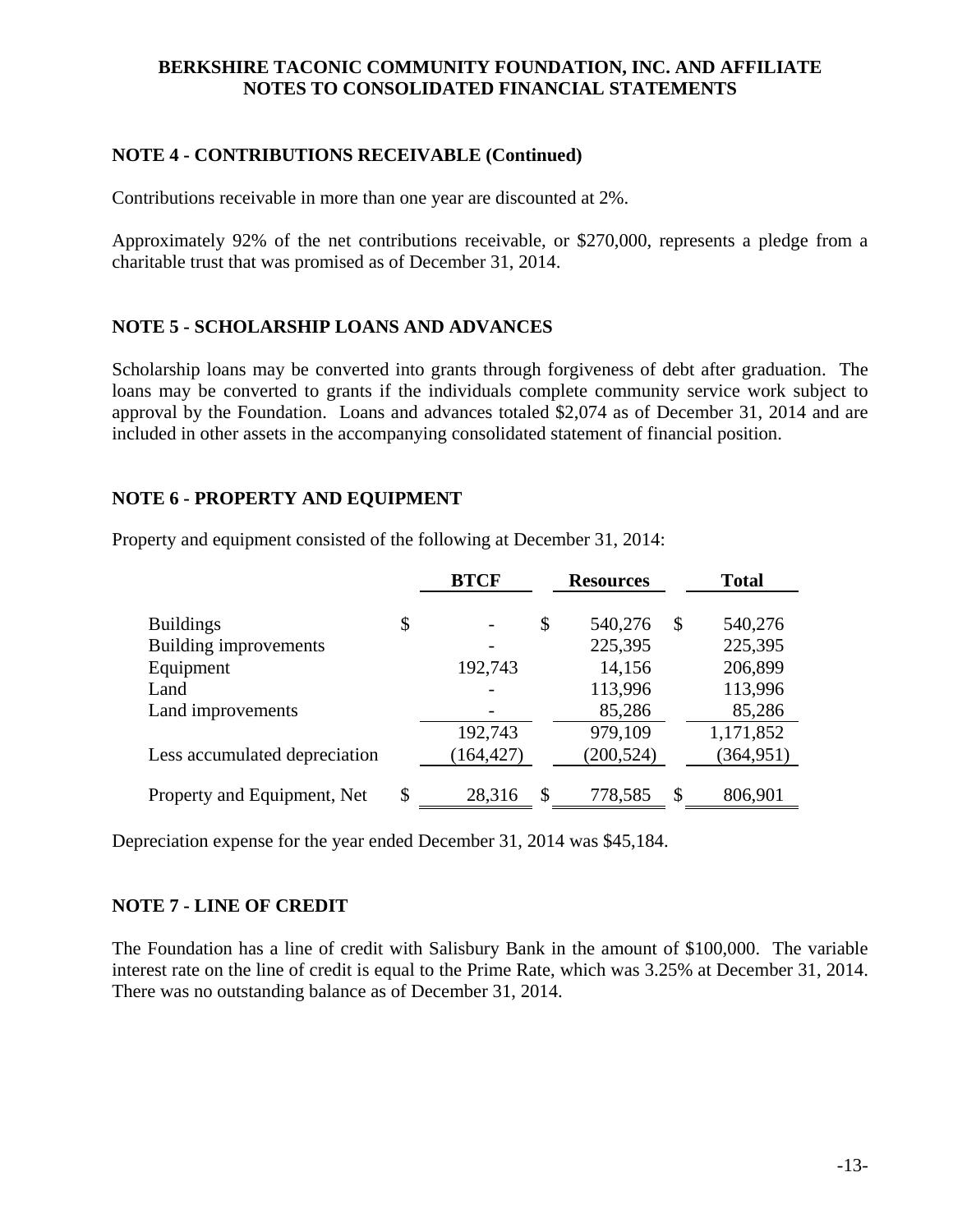## **NOTE 8 - AGENCY FUNDS**

The following summarizes activity in agency funds during the year ended December 31, 2014:

| Agency funds - beginning of year              | \$41,491,380  |
|-----------------------------------------------|---------------|
| Gifts received                                | 701,101       |
| Investment income and investment gains        | 2,273,114     |
| <b>Distributions</b>                          | (5, 153, 907) |
| Administrative and investment management fees | (271, 103)    |
| Agency Funds - End of Year                    | \$39,040,585  |

#### **NOTE 9 - NET ASSETS**

Unrestricted net assets represent contributions, gifts, management fees and income from investments that can be used for the general purpose of the Foundation.

Unrestricted net assets at December 31, 2014 are comprised as follows:

| Donor advised funds<br>General purpose | \$20,769,918<br>1,197,050 |
|----------------------------------------|---------------------------|
| <b>Total Unrestricted Net Assets</b>   | \$21,966,968              |

Temporarily restricted net assets represent contributions with purpose restrictions or that are due over time. Temporarily restricted net assets are available for the following purposes at December 31, 2014:

| Purpose restrictions:                          |                  |
|------------------------------------------------|------------------|
| Field of interest funds                        | \$<br>1,537,306  |
| Scholarship funds                              | 562,857          |
| Community initiatives                          | 454,195          |
| Educational                                    | 362,558          |
| Charitable remainder trusts, nontrustee        | 257,997          |
| Designated funds                               | 177,544          |
| Legacy funds                                   | 5,066            |
| Total purpose restrictions                     | 3,357,523        |
| Time restrictions:                             |                  |
| Field of interest                              | 2,096,416        |
| Scholarship                                    | 1,564,996        |
| Designated                                     | 1,228,305        |
| Community initiatives                          | 1,665            |
| Accumulated gains and income available for     |                  |
| appropriation by the Board of Directors        | 4,343,853        |
| Total time restrictions                        | 9,235,235        |
| <b>Total Temporarily Restricted Net Assets</b> | \$<br>12,592,758 |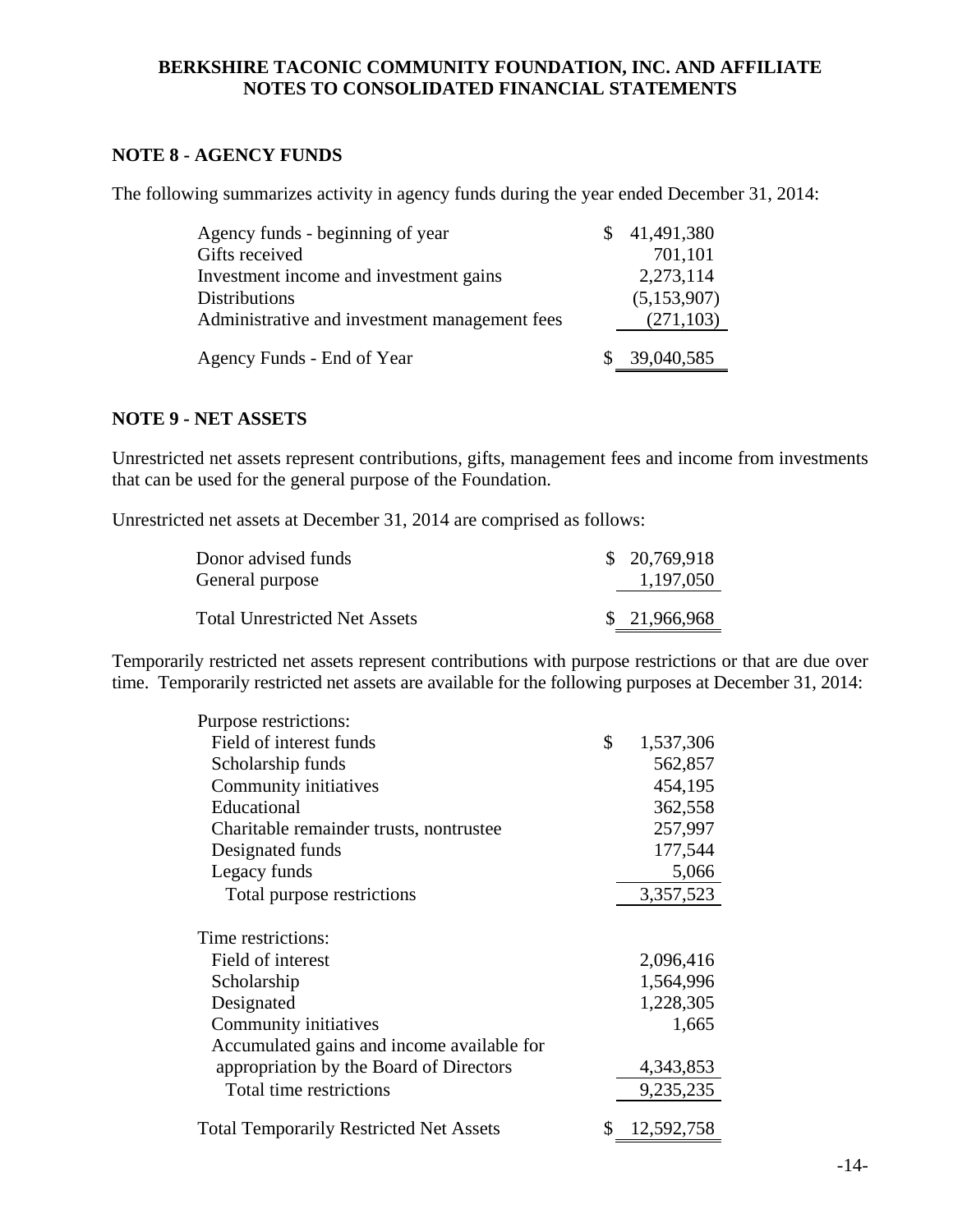## **NOTE 9 - NET ASSETS (Continued)**

Permanently restricted net assets represent donor-designated original principal for investing in perpetuity, the earnings of which can be used for specific purposes or general purposes, as stipulated by the donor. Permanently restricted net assets are comprised of the following as of December 31, 2014:

| Field of interest funds                        | \$<br>11,233,797 |
|------------------------------------------------|------------------|
| Area funds                                     | 8,686,631        |
| Scholarship funds                              | 7,394,565        |
| Educational                                    | 6,204,906        |
| Designated funds                               | 5,228,418        |
| General purpose                                | 2,843,723        |
| Donor-advised funds                            | 1,758,908        |
| Legacy funds                                   | 781              |
| Total donor-restricted endowment funds         | 43, 351, 729     |
| Charitable remainder trusts, nontrustee        | 1,352,855        |
|                                                |                  |
| <b>Total Permanently Restricted Net Assets</b> | 44,704,584       |

## **NOTE 10 - NET ASSETS RELEASED FROM RESTRICTIONS**

Net assets were released from restrictions by satisfying the following restrictions for the year ended December 31, 2014:

| Purpose restrictions:                                      |                 |
|------------------------------------------------------------|-----------------|
| Field of interest                                          | \$<br>635,290   |
| Community initiatives                                      | 375,344         |
| Education                                                  | 236,035         |
| Scholarship                                                | 26,000          |
| Designated                                                 | 39,959          |
| Legacy                                                     | 450             |
| Total purpose restrictions                                 | 1,313,078       |
| Time restriction:<br>Appropriation of endowment assets for |                 |
| expenditure                                                | 2,626,284       |
| <b>Total Net Assets Released from Restrictions</b>         | \$<br>3,939,362 |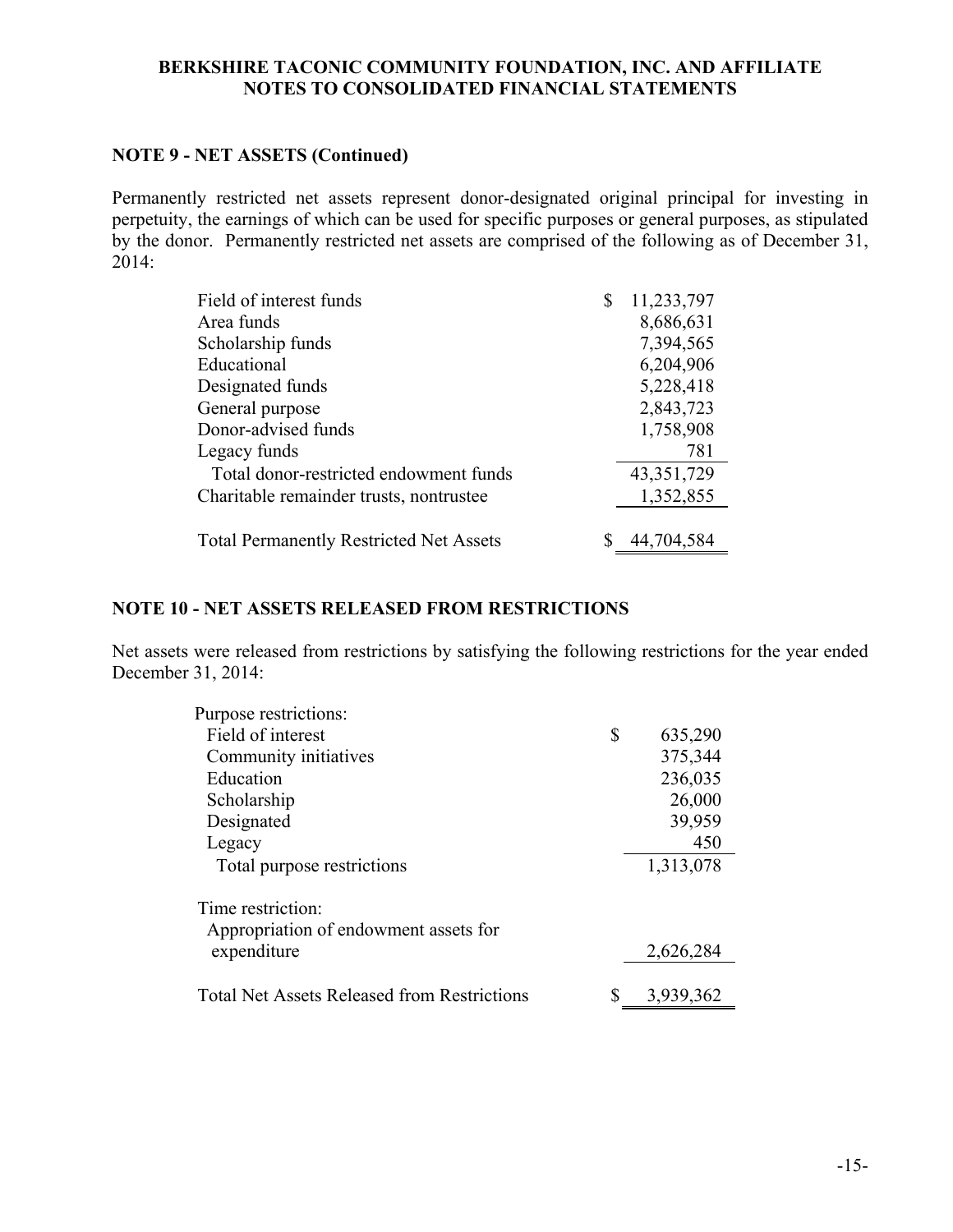#### **NOTE 11 - ENDOWMENT**

The Foundation's endowment consists of approximately 229 individual funds established for a variety of purposes. The endowment includes donor-restricted endowment funds. As required by GAAP, net assets associated with endowment funds, including funds designated by the Board of Directors to function as endowments, are classified and reported based on the existence or absence of donor-imposed restrictions.

**Interpretation of Relevant Law** - The Board of Directors of the Foundation has interpreted the Prudent Management of Institutional Funds Act (as adopted by Connecticut, Massachusetts and New York) (UPMIFA) as requiring the preservation of the fair value of the original gift as of the gift date of the donor-restricted endowment funds absent explicit donor stipulations to the contrary. As a result of this interpretation, the Foundation classifies as permanently restricted net assets (a) the original value of gifts donated to the permanent endowment, (b) the original value of subsequent gifts to the permanent endowment, and (c) accumulations to the permanent endowment made in accordance with the direction of the applicable donor gift instrument at the time the accumulation is added to the fund. The remaining portion of the donor-restricted endowment fund that is not classified in permanently restricted net assets is classified as temporarily restricted net assets until those amounts are appropriated for expenditure by the Foundation in a manner consistent with the standard of prudence prescribed by UPMIFA.

In accordance with UPMIFA, the Foundation considers the following factors in making a determination to appropriate or accumulated donor-restricted endowment funds:

- The duration and preservation of the fund
- The purposes of the organization and the donor-restricted endowment fund
- General economic conditions
- The possible effect of inflation and deflation
- The expected total return from income and the appreciation of investments
- Other resources of the organization
- Where appropriate and circumstances would warrant, alternatives to expenditure of the endowment fund, giving due consideration to the effect that such alternatives may have on the organization
- The investment policies of the organization

**Endowment Net Assets** - Endowment net asset composition by type of fund is as follows as of December 31, 2014:

|                                     | <b>Unrestricted</b>      | <b>Temporarily</b><br><b>Restricted</b> | <b>Permanently</b><br><b>Restricted</b> | <b>Total</b> |
|-------------------------------------|--------------------------|-----------------------------------------|-----------------------------------------|--------------|
| Donor-Restricted Endowment<br>Funds | $\overline{\phantom{a}}$ | 9,235,235                               | 43, 351, 729                            | 52,586,964   |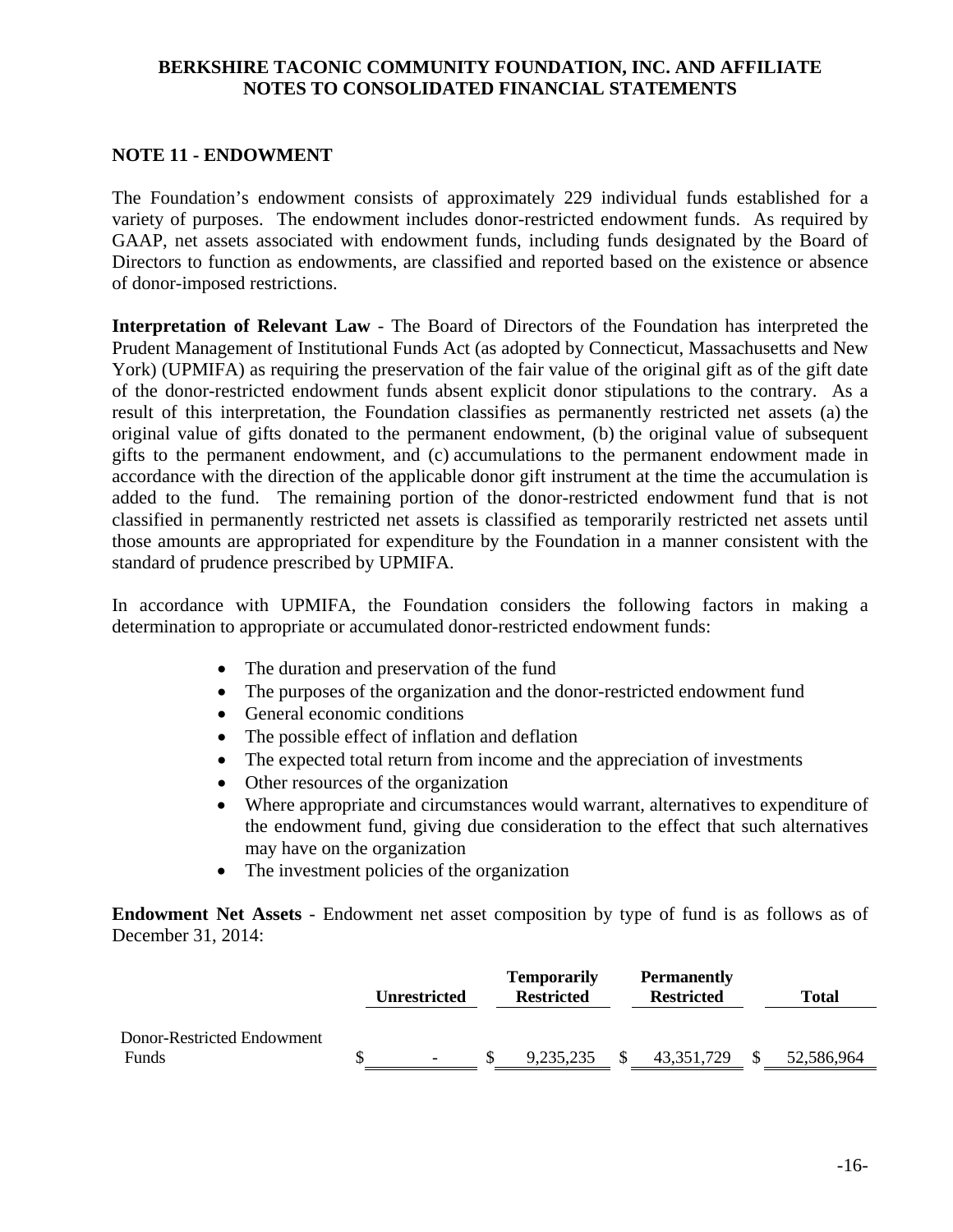### **NOTE 11 - ENDOWMENT (Continued)**

Changes in endowment net assets for the year ended December 31, 2014 are as follows:

|                                                      |    | <b>Temporarily</b><br><b>Restricted</b> |              | <b>Permanently</b><br><b>Restricted</b> |              | <b>Total</b> |
|------------------------------------------------------|----|-----------------------------------------|--------------|-----------------------------------------|--------------|--------------|
| Endowment net assets - beginning of year             | \$ | 8,926,414                               | $\mathbb{S}$ | 41,565,319                              | <sup>S</sup> | 50,491,733   |
| Investment return:                                   |    |                                         |              |                                         |              |              |
| Investment gains                                     |    | 2,137,763                               |              |                                         |              | 2,137,763    |
| Investment income                                    |    | 678,528                                 |              |                                         |              | 678,528      |
| Total investment return                              |    | 2,816,291                               |              |                                         |              | 2,816,291    |
| Contributions                                        |    | 514,115                                 |              | 1,725,695                               |              | 2,239,810    |
| Appropriation of endowment assets for<br>expenditure |    | (2,626,284)                             |              |                                         |              | (2,626,284)  |
| Other changes:                                       |    |                                         |              |                                         |              |              |
| Transfers                                            |    | (210, 131)                              |              | 60,715                                  |              | (149, 416)   |
| Investment management fees                           |    | (185, 170)                              |              |                                         |              | (185, 170)   |
| Total other changes                                  |    | (395, 301)                              |              | 60,715                                  |              | (334, 586)   |
| Endowment Net Assets - End of Year                   | S  | 9,235,235                               | \$.          | 43, 351, 729                            | \$           | 52,586,964   |

**Funds with Deficiencies** - From time to time, the fair value of assets associated with individual donor-restricted endowment funds may fall below the level that the donor requires the Foundation to retain as a fund of perpetual duration. In accordance with GAAP, deficiencies of this nature that are reported in unrestricted net assets were \$45,520 as of December 31, 2014. These deficiencies resulted from unfavorable market fluctuations that occurred shortly after the investment of new permanently restricted contributions and continued appropriation for certain programs that was deemed prudent by the Board of Directors.

**Return Objectives and Risk Parameters** - The Foundation has adopted investment and spending policies for endowment assets in an effort to provide a predictable stream of funding to programs supported by its endowment while seeking to maintain the purchasing power of the endowment assets. Endowment assets include those assets of donor-restricted funds that the Foundation must hold in perpetuity or for a donor-specified period(s). Under this policy, as approved by the Board of Directors, the endowment assets are invested in a manner that is intended to produce, on average, over long-term horizons, returns that will offset spending plus inflation plus administrative fees.

**Strategies Employed for Achieving Objectives** - To satisfy its long-term rate-of-return objectives, the Foundation relies on a total return strategy in which investment returns are achieved through both capital appreciation (realized and unrealized) and current yield (interest and dividends). The Foundation targets a diversified asset allocation that places a greater emphasis on equity-based investments to achieve its long-term return objectives within prudent risk constraints.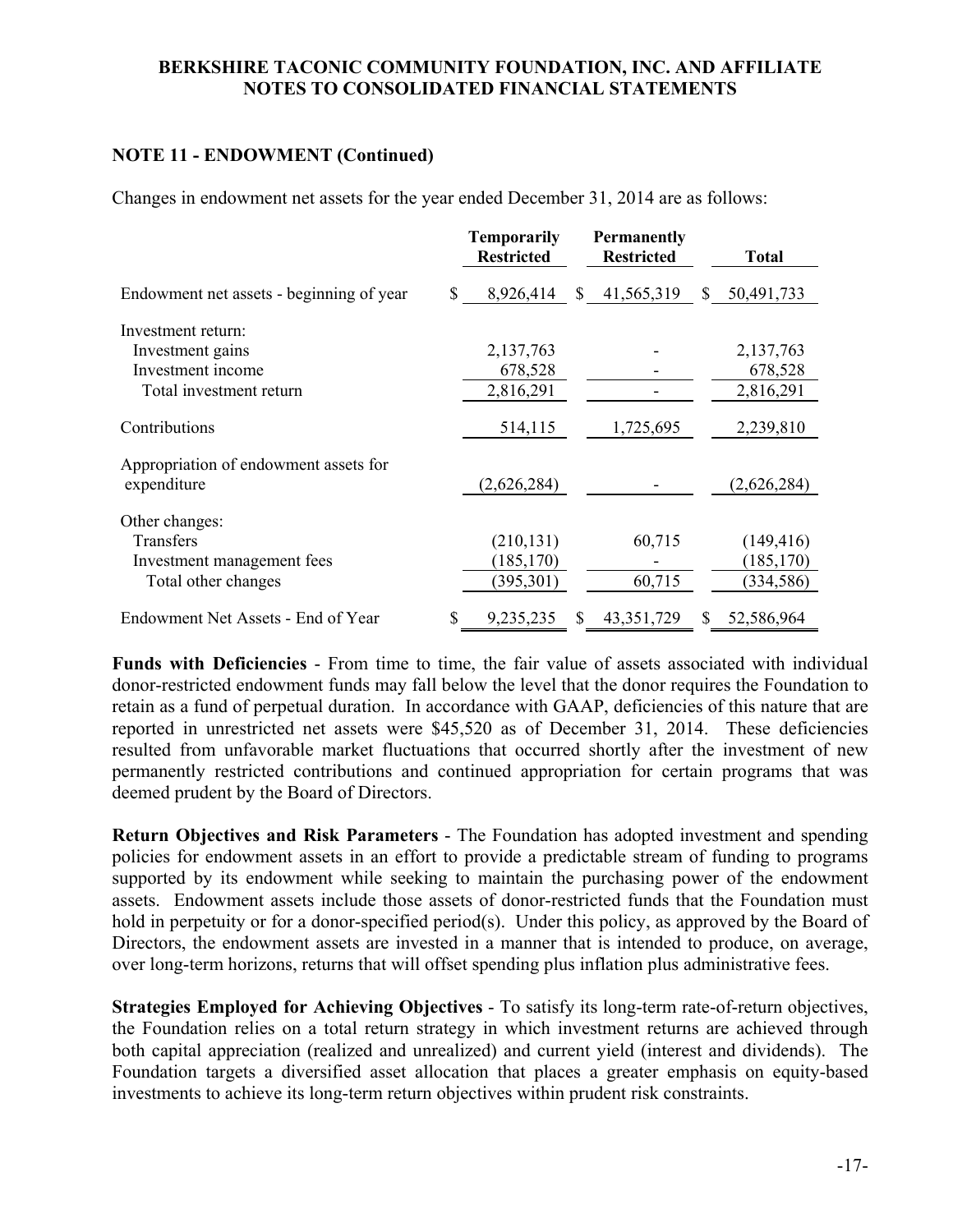#### **NOTE 11 - ENDOWMENT (Continued)**

**Spending Policy** - The Foundation has a policy of appropriating for distribution each year 4% of its endowment fund's average fair value over the prior 20 quarters through June 30th preceding the fiscal year in which the distribution is planned. In establishing this policy, the Foundation considered the long-term expected return on its endowment and found that it is consistent with the objective to maintain the purchasing power of the endowment assets held in perpetuity or for a specified term as well as to provide additional real growth through new gifts and investment return.

#### **NOTE 12 - VARIANCE POWER**

The Articles of Incorporation of the Foundation give the Board of Directors the authority to modify any restriction or condition on the distribution of funds for any specified charitable purposes if such restriction or condition becomes, in effect, unnecessary, incapable of fulfillment or inconsistent with the charitable needs of the community. The Board of Directors has adopted a policy describing the criteria and limited circumstances under which the Foundation would exercise this power.

#### **NOTE 13 - RELATED PARTY TRANSACTIONS**

The Foundation performs financial management and administrative functions for the Foundation for Community Health, Inc., a supporting organization of the Foundation, for a fee that is based on a graduated fee schedule, measured on total assets managed. As of December 31, 2014, the Foundation managed \$25,174,779 in assets for the Foundation for Community Health, Inc. This fee structure is similar in nature to administrative duties that the Foundation performs for others. Total fees earned for the year ended December 31, 2014 were \$136,443.

#### **NOTE 14 - NOTE PAYABLE**

During 2013, the Foundation purchased a car with a note payable for 60 months interest-free. Payments on the note amounted to \$5,401 for the year ended December 31, 2014.

Future minimum principal payments required under this note payable are as follows:

| 2015 | \$<br>5,401  |
|------|--------------|
| 2016 | 5,401        |
| 2017 | 5,400        |
| 2018 | 900          |
|      |              |
|      | \$<br>17,102 |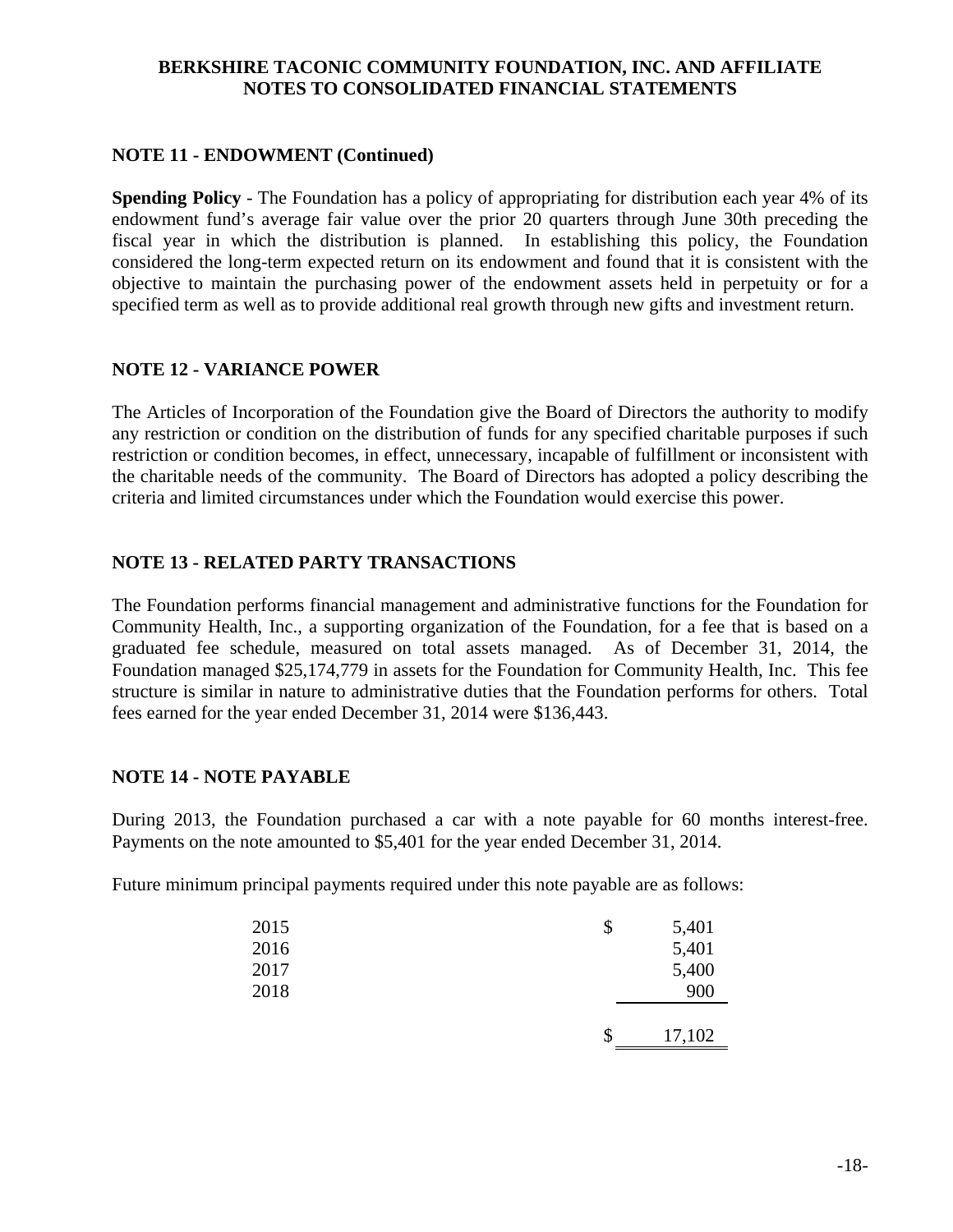#### **NOTE 15 - LOAN PAYABLE**

On December 30, 2009, new administrative office space was purchased by Resources for use by the Foundation. The purchase was made with a promissory note in the form of a construction loan approved up to \$635,000 with an interest rate of 4.75%, expiring January 1, 2031. On December 30, 2010, the construction loan was converted into a mortgage held by Resources, with a balance of \$543,404 to be amortized over 20 years, expiring January 1, 2031. Effective July 2012, this loan was refinanced with a balance of \$418,948 with an interest rate of 4% to be amortized over 19 years, expiring January 1, 2031. The outstanding balance on the mortgage as of December 31, 2014 is \$345,396.

A lease agreement was made between BTCF and Resources for the new administrative office space, commencing on January 1, 2010 and expiring December 31, 2030. The terms of the agreement require BTCF to pay Resources monthly lease payments equal to the debt obligation of Resources, which is \$32,085 per year for the next five years.

Anticipated principal annual maturities of the mortgage payable for the next five years and thereafter are as follows:

| 2015       | \$<br>17,193  |
|------------|---------------|
| 2016       | 17,893        |
| 2017       | 18,622        |
| 2018       | 19,381        |
| 2019       | 20,171        |
| Thereafter | 252,136       |
|            |               |
|            | \$<br>345,396 |

Interest expense for the year ended December 31, 2014 was \$14,317.

#### **NOTE 16 - COMMITMENTS**

**Leases** - The Foundation leases office equipment under a noncancelable operating lease that expires in 2018. Lease expense amounted to \$3,204 for the year ended December 31, 2014.

Future minimum lease payments required under these operating leases are as follows:

| 2015<br>2016 | \$<br>2,838<br>2,953 |
|--------------|----------------------|
| 2017         | 3,074                |
| 2018         | 1,583                |
|              | \$<br>10,448         |

**Grants and Scholarships** - As of December 31, 2014, the Foundation has conditional commitments to pay grants and scholarships of approximately \$418,182.